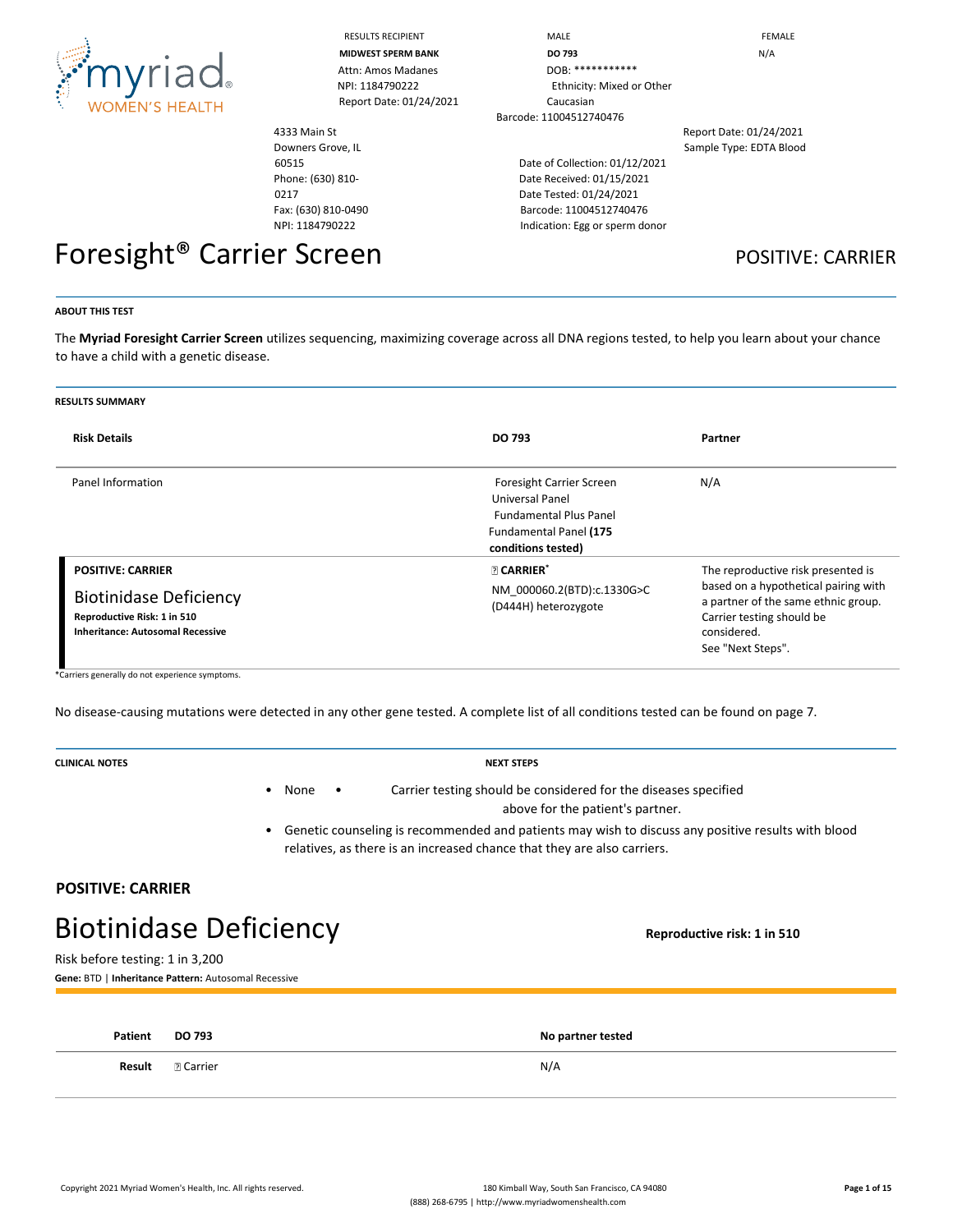

RESULTS RECIPIENT **MALE** MALE **MALE EEMALE MIDWEST SPERM BANK DO 793** N/A Barcode: 11004512740476

| W. | ┙<br><b>WOMEN'S HEALTH</b> |                | Attn: Amos Madanes<br>NPI: 1184790222<br>Report Date: 01/24/2021                                                                                    | $DOB:$ ************<br>Caucasian | Ethnicity: Mixed or Other<br>Barcode: 11004512740476 |  |
|----|----------------------------|----------------|-----------------------------------------------------------------------------------------------------------------------------------------------------|----------------------------------|------------------------------------------------------|--|
|    | Variant(s)                 |                | NM_000060.2(BTD):c.1330G>C(D444H) heterozygote                                                                                                      |                                  | N/A                                                  |  |
|    | Methodology                |                | Sequencing with copy number analysis (v3.1)                                                                                                         |                                  | N/A                                                  |  |
|    | Interpretation             | mutation.      | This individual is a carrier of biotinidase deficiency. Carriers generally<br>do not experience symptoms. D444H is a partial biotinidase deficiency |                                  | N/A                                                  |  |
|    | <b>Detection rate</b>      | >99%           |                                                                                                                                                     |                                  | N/A                                                  |  |
|    | <b>Exons tested</b>        | NM_000060:1-4. |                                                                                                                                                     |                                  | N/A                                                  |  |

# What Is Biotinidase Deficiency?

Biotinidase deficiency is a highly treatable inherited disease in which the body cannot process biotin (vitamin B7), due to a deficiency in an enzyme called biotinidase. Biotinidase deficiency is caused by mutations in theBTDgene.

### **PROFOUND BIOTINIDASE DEFICIENCY**

Individuals who have less than 10% of the normal amount of the enzyme biotinidase are said to have profound biotinidase deficiency. Without treatment, their symptoms tend to be significant. Individuals with biotinidase deficiency can experience seizures, poor muscle tone, difficulty with movement and balance, vision loss, hearing loss, skin rashes, breathing problems, hair loss, fungal infections, and intellectual and/or developmental delays. These symptoms often begin after the first few weeks or months of life and can be lifethreatening if untreated.

### **PARTIAL BIOTINIDASE DEFICIENCY**

Individuals who have between 10% and 30% of the normal amounts of biotinidase have a milder form of the disease known as partial biotinidase deficiency. They may experience less-severe symptoms, or they may not show any symptoms until they become ill or stressed.

# How Common Is Biotinidase Deficiency?

The incidence of profound biotinidase deficiency is approximately 1 in 137,000 births. The prevalence of partial biotinidase deficiency is approximately 1 in 110,000 people. Since partial biotinidase deficiency can be mild, it is possible that the true prevalence is more common.

### How Is Biotinidase Deficiency Treated?

Biotinidase deficiency is treated with a biotin pill taken daily by mouth. A physician can determine the proper dosage and adjust that dosage over time if necessary. This treatment is lifelong and highly effective. Both people with profound biotinidase deficiency and partial biotinidase deficiency should take biotin supplements.

It is important to start biotin supplementation as soon as possible. Treatment with biotin supplements can help improve some symptoms of biotinidase deficiency. If there is delayed treatment, symptoms such as vision loss, hearing loss, and developmental delay are not reversible.

For people who have vision or hearing loss, vision aids or hearing aids may be helpful. Learning specialists can help patients with intellectual delay learn as effectively as possible.

# What Is the Prognosis for a Person with Biotinidase Deficiency?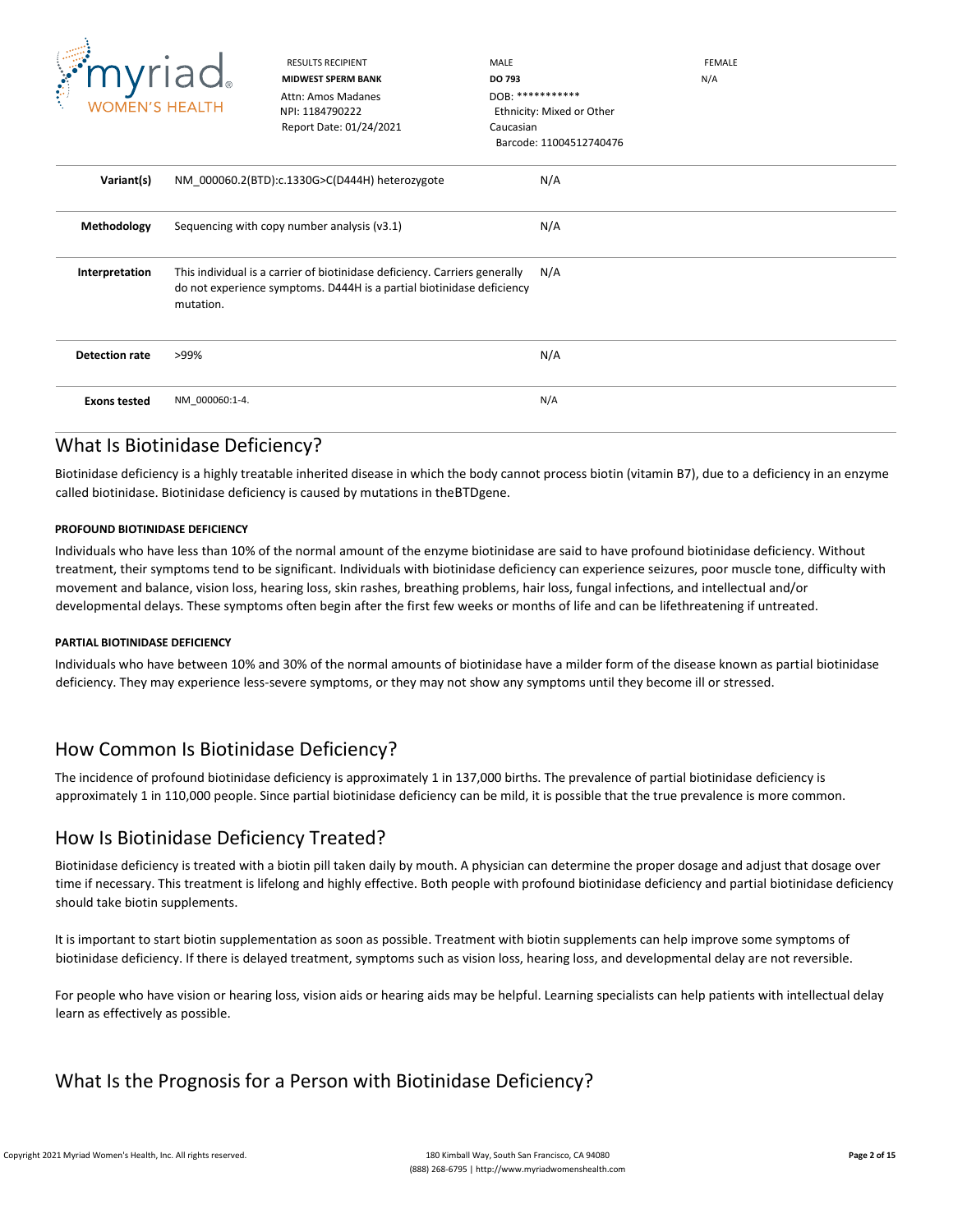

Attn: Amos Madanes<br>NPI: 1184790222 Report Date: 01/24/2021 Caucasian

RESULTS RECIPIENT **MALE MALE EXAMPLE MIDWEST SPERM BANK DO 793** N/A Ethnicity: Mixed or Other Barcode: 11004512740476

With early detection and treatment, a person with biotinidase deficiency can live a completely normal life. If left untreated, the disease can cause life-threatening complications. When the disease is not detected early, patients may experience permanent damage to their hearing, vision, and intellectual ability. In cases where the disease is entirely unrecognized, it can be life-threatening.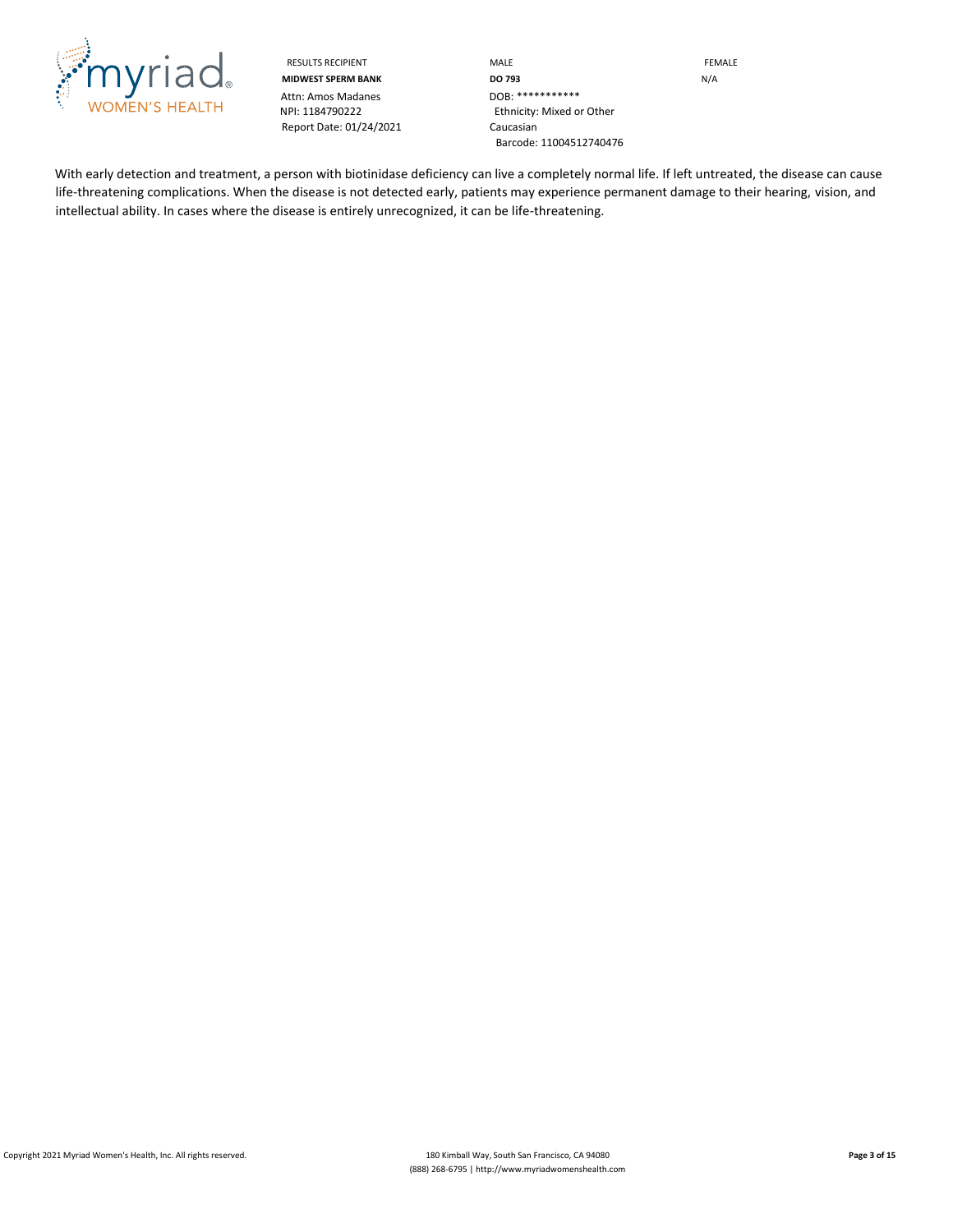

RESULTS RECIPIENT **MALE MALE EXAMPLE MIDWEST SPERM BANK DO 793 DO 793** N/A NPI: 1184790222 Ethnicity: Mixed or Other Barcode: 11004512740476

# Methods and Limitations

**DO 793 [Foresight Carrier Screen]**: Sequencing with copy number analysis, spinal muscular atrophy, analysis of homologous regions, and alpha thalassemia (HBA1/HBA2) sequencing with targeted copy number analysis (Assay(s): DTS v3.2).

## Sequencing with copy number analysis

High-throughput sequencing and read-depth-based copy number analysis are used to analyze the genes listed in the Conditions Tested section of the report. Except where otherwise noted, the region of interest (ROI) comprises the indicated coding regions and 20 non-coding bases flanking each region. In a minority of cases where genomic features (e.g., long homopolymers) compromise calling fidelity, the affected non-coding bases are excluded from the ROI. The ROI is sequenced to a minimum acceptable read depth, and the sequences are compared to a reference genomic sequence (Genome Reference Consortium Human Build 37 [GRCh37]/hg19). On average, 99% of all bases in the ROI are sequenced at a read depth that is greater than the minimum read depth. Sequence variants may not be detected in areas of lower sequence coverage. Insertions and deletions may not be detected as accurately as single-nucleotide variants. Select genes or regions for which pseudogenes or other regions of homology impede reliable variant detection may be assayed using alternate technology, or they may be excluded from the ROI.CFTRandDMDtesting includes analysis for exon-level deletions and duplications with an average sensitivity of ~99%. Only exon-level deletions are assayed for other genes on the panel and such deletions are detected with a sensitivity of ≥75%. Selected founder deletions may be detected at slightly higher sensitivity. Affected exons and/or breakpoints of copy number variants are estimated from junction reads, where available, or using the positions of affected probes. Only exons known to be included in the region affected by a copy number variant are provided in the variant nomenclature. In some cases, the copy number variant may be larger or smaller than indicated. If GJB2is tested, large upstream deletions involving theGJB6 and/orCRYL1genes that may affect the expression ofGJB2are also analyzed.

# Spinal muscular atrophy

Targeted copy number analysis via high-throughput sequencing is used to determine the copy number of exon 7 of theSMN1gene. Other genetic variants may interfere with this analysis. Some individuals with two copies ofSMN1are "silent" carriers with bothSMN1genes on one chromosome and no copies of the gene on the other chromosome. This is more likely in individuals who have two copies of theSMN1gene and are positive for the g.27134T>G single-nucleotide polymorphism (SNP) (PMID: 9199562, 23788250, and 28676062), which affects the reported residual risk; Ashkenazi Jewish or Asian patients with this genotype have a high post-test likelihood of being carriers for SMA and are reported as carriers. The g.27134T>G SNP is only reported in individuals who have two copies ofSMN1.

# Analysis of homologous regions

A combination of high-throughput sequencing, read-depth-based copy number analysis, and targeted genotyping is used to determine the number of functional gene copies and/or the presence of selected loss-of-function variants in certain genes that have homology to other genomic regions. The precise breakpoints of large deletions in these genes cannot be determined but are instead estimated from copy number analysis. Pseudogenes may interfere with this analysis, especially when many pseudogene copies are present.

IfCYP21A2is tested, patients who have one or more additional copies of theCYP21A2gene and a pathogenic variant may or may not be a carrier of 21-hydroxylase deficient CAH, depending on the chromosomal location of the variants (phase). BenignCYP21A2gene duplications and/or triplications will only be reported in this context. Some individuals with two functionalCYP21A2gene copies may be "silent" carriers, with two gene copies resulting from a duplication on one chromosome and a gene deletion on the other chromosome. This and other similar rare carrier states, where complementary changes exist between the chromosomes, may not be detected by the assay. Given that the true incidence of non-classic CAH is unknown, the residual carrier and reproductive risk numbers on the report are based only on the published incidence for classic CAH. However, the published prevalence of non-classic CAH is highest in individuals of Ashkenazi Jewish, Hispanic, Italian, and Yugoslav descent.

Therefore, the residual and reproductive risks are likely an underestimate for CAH, especially in the aforementioned populations, as they do not account for non-classic CAH.

# Alpha thalassemia (HBA1/HBA2) sequencing with targeted copy number analysis

High-throughput sequencing and read-depth-based copy number analysis are used to identify sequence variation and functional gene copies within the region of interest (ROI) ofHBA1andHBA2, which includes the listed exons plus 20 intronic flanking bases. In a minority of cases where genomic features (e.g., long homopolymers) compromise calling fidelity, the affected intronic bases are not included in the ROI. The ROI is sequenced to a minimum acceptable read depth, and the sequences are compared to a reference genomic sequence (Genome Reference Consortium Human Build 37 [GRCh37]/hg19). On average, 99% of all bases in the ROI are sequenced at a read depth that is greater than the minimum read depth. Sequence variants may not be detected in areas of lower sequence coverage. Insertions and deletions may not be detected as accurately as single-nucleotide variants. For large deletions or duplications in these genes, the precise breakpoints cannot be determined but are instead estimated from copy number analysis. This assay has been validated to detect up to two additional copies of each alpha globin gene. In rare instances where assay results suggest greater than two additional copies are present, this will be noted but the specific number of gene copies observed will not be provided.

Extensive sequence homology exists betweenHBA1andHBA2. This sequence homology can prevent certain variants from being localized to one gene over the other. In these instances, variant nomenclature will be provided for both genes. If follow-up testing is indicated for patients with the nomenclature provided for both genes, both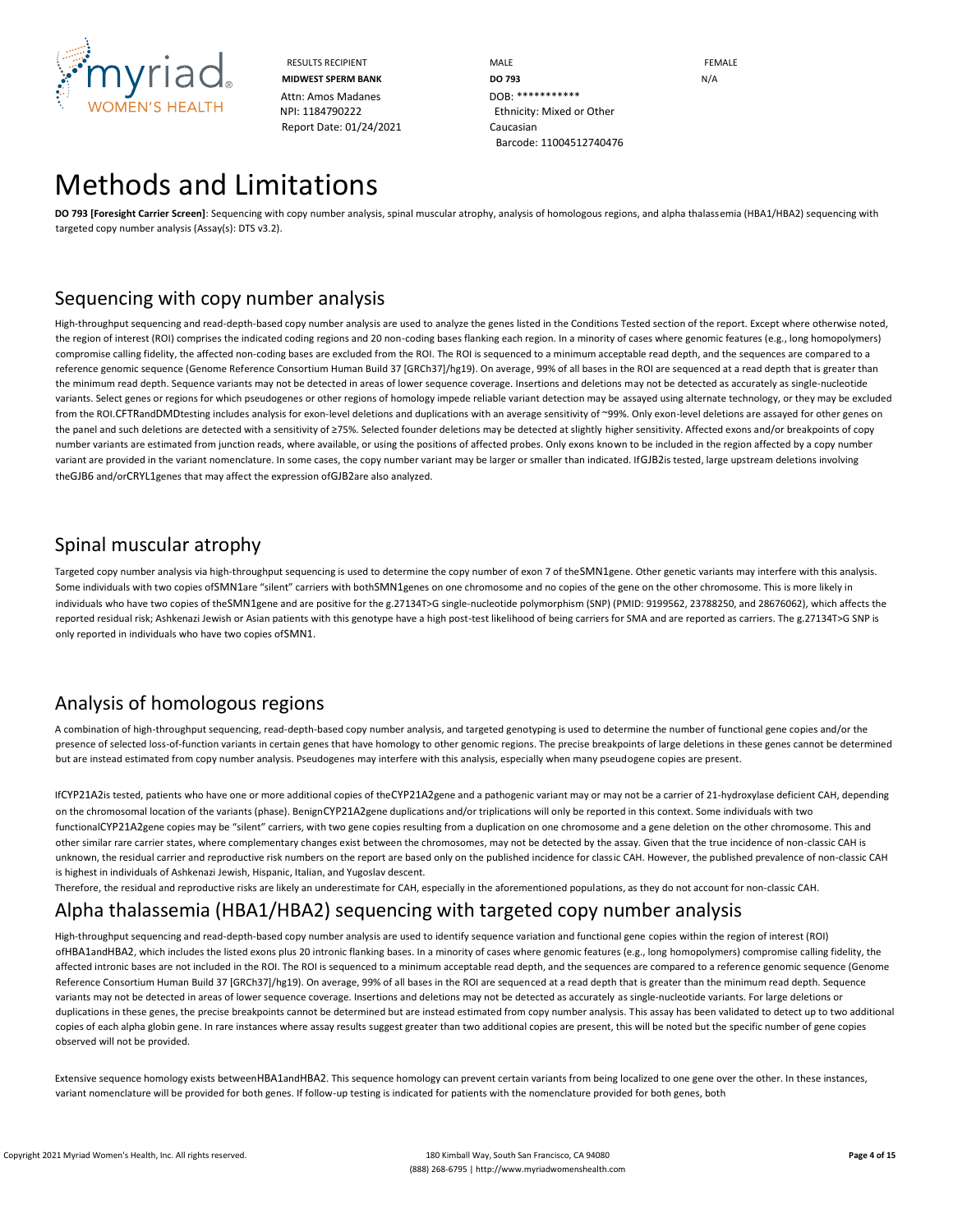

Attn: Amos Madanes **DOB: \*\*\*\*\*\*\*\*\*\*\*\*\*\*\*\*\*\*\*\*\*\*\*\*\*\*\*** Report Date: 01/24/2021 Caucasian

RESULTS RECIPIENT **MALE MALE EXAMPLE MIDWEST SPERM BANK DO 793 DO 793** N/A NPI: 1184790222 Ethnicity: Mixed or Other Barcode: 11004512740476

HBA1andHBA2should be tested. Some individuals with four functional alpha globin gene copies may be "silent" carriers, with three gene copies resulting from triplication on one chromosome and a single gene deletion on the other chromosome. This and other similar rare carrier states, where complementary changes exist between the chromosomes, may not be detected by the assay.

## Interpretation of reported variants

Variants are classified according to internally defined criteria, which are compatible with the ACMG Standards and Guidelines for the Interpretation of Sequence Variants (PMID: 25741868). Variants that are considered disease-causing by Myriad Women's Health (MWH) are reported. In addition, variants that have not previously been established as a recognized cause of disease may be identified. In these cases, only variants classified as 'likely' pathogenic are reported. Likely pathogenic variants are described elsewhere in the report as 'likely to have a negative impact on gene function.' Variant pathogenicity is evaluated and classified by an assessment of the nature of the variant and reviews of reports of allele frequencies in cases and controls, functional studies, variant annotation and effect prediction, segregation studies, and other resources, where available. Exon-level duplications in theDMDandCFTRgenes are assumed to be in tandem and are classified according to their predicted effect on the reading frame. Benign variants, variants of uncertain significance, and variants not directly associated with the specified disease phenotype(s) are not reported.

### Limitations

The MWH Foresight Carrier Screen is designed to detect and report germline (constitutional) alterations. Mosaic (somatic) variation may not be detected, and if it is detected, it may not be reported. If more than one variant is detected in a gene, additional studies may be necessary to determine if those variants lie on the same chromosome or different chromosomes (phase). This test is not designed to detect sex-chromosome copy number variations. If present, sex-chromosome abnormalities may significantly reduce test sensitivity for X-linked conditions. Variant interpretation and residual and reproductive risk estimations assume a normal karyotype and may be different for individuals with abnormal karyotypes. The test does not fully address all inherited forms of intellectual disability, birth defects, or heritable diseases. Furthermore, not all forms of genetic variation are detected by this assay (i.e., duplications [except in specified genes], chromosomal rearrangements, structural abnormalities, etc.). Additional testing may be appropriate for some individuals. Pseudogenes and other regions of homology may interfere with this analysis. In an unknown number of cases, other genetic variation may interfere with variant detection. Rare carrier states where complementary changes exist between the chromosomes may not be detected by the assay. Other possible sources of diagnostic error include sample mix-up, trace contamination, bone marrow transplantation, blood transfusions, and technical or analytical errors.

Detection rates are determined using published scientific literature and/or reputable databases, when available, to estimate the fraction of disease alleles, weighted by frequency, that the methodology is predicted to be able or unable to detect. Detection rates are approximate and only account for analytical sensitivity. Certain variants that have been previously described in the literature may not be reported, if there is insufficient evidence for pathogenicity. Detection rates do not account for the disease specific rates ofde novovariation.

This test was developed, and its performance characteristics determined by, Myriad Women's Health, Inc. It has not been cleared or approved by the US Food and Drug Administration (FDA). The FDA does not require this test to go through premarket review. This test is used for clinical purposes. It should not be regarded as investigational or for research. This laboratory is certified under the Clinical Laboratory Improvement Amendments of 1988 (CLIA) as qualified to perform high-complexity clinical testing. These results are adjunctive to the ordering physician's evaluation. CLIA Number: #05D1102604.

#### **Incidental Findings**

Unless otherwise indicated, these results and interpretations are limited to the specific disease panel(s) requested by the ordering healthcare provider. In some cases, standard data analyses may identify genetic findings beyond the region(s) of interest specified by the test, and such findings may not be reported. These findings may include genomic abnormalities with major, minor, or no, clinical significance.

If you have questions or would like more information about any of the test methods or limitations, please contact (888) 268-6795.

### Resources

#### GENOME CONNECT | http://www.genomeconnect.org

Patients can share their reports using research registries such as Genome Connect, an online research registry building a genetics and health knowledge base. Genome Connect provides patients, physicians, and researchers an opportunity to share genetic information to support the study of the impact of genetic variation on health conditions.

### **SENIOR LABORATORY DIRECTOR**

Kender R Boules

Karla R. Bowles, PhD, FACMG, CGMB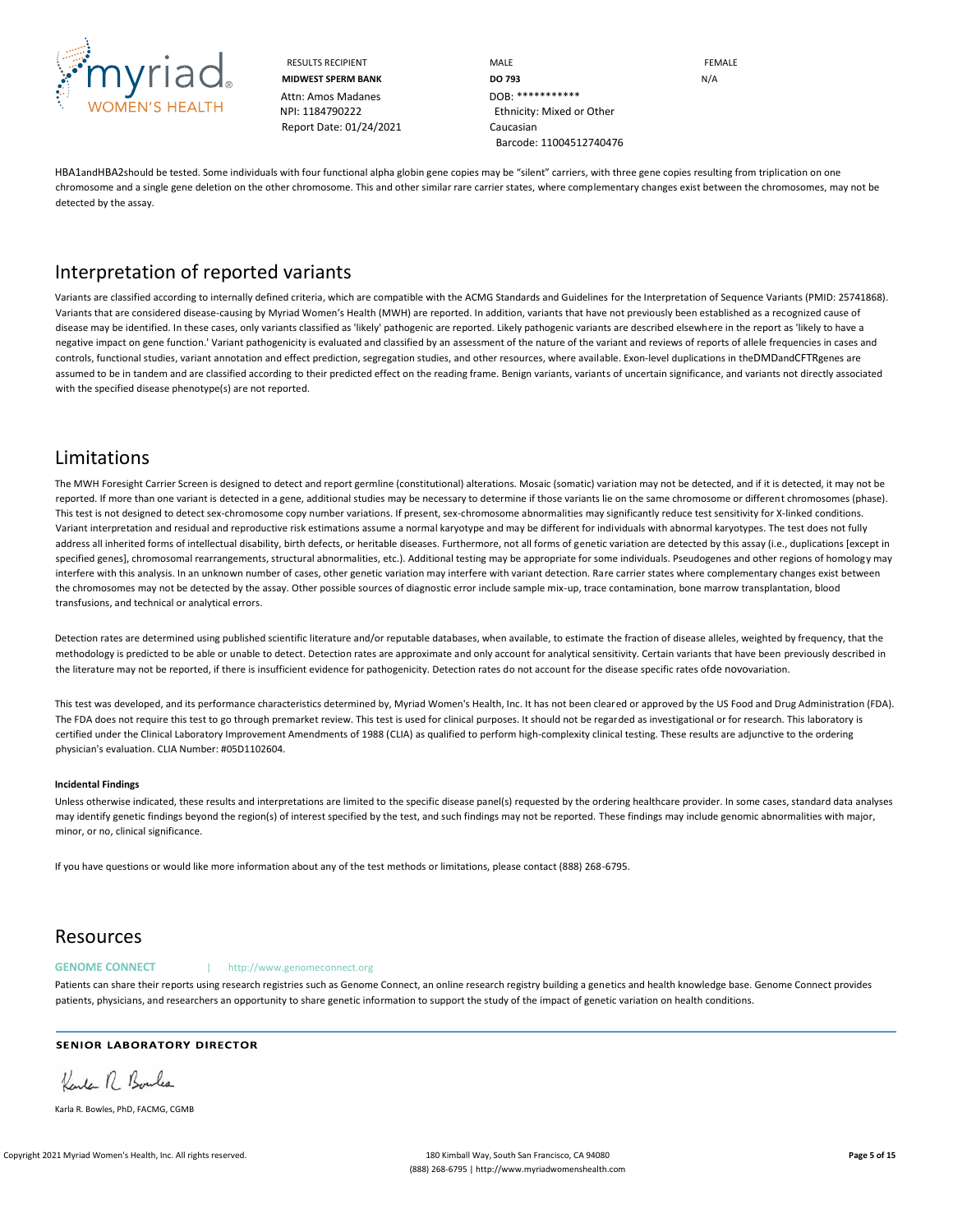

Attn: Amos Madanes<br>NPI: 1184790222 Report Date: 01/24/2021 Caucasian

RESULTS RECIPIENT **MALE MALE MIDWEST SPERM BANK DO 793** N/A Ethnicity: Mixed or Other Barcode: 11004512740476

Report content approved by Karla Bowles, PhD, FACMG, CGMB on Jan 24, 2021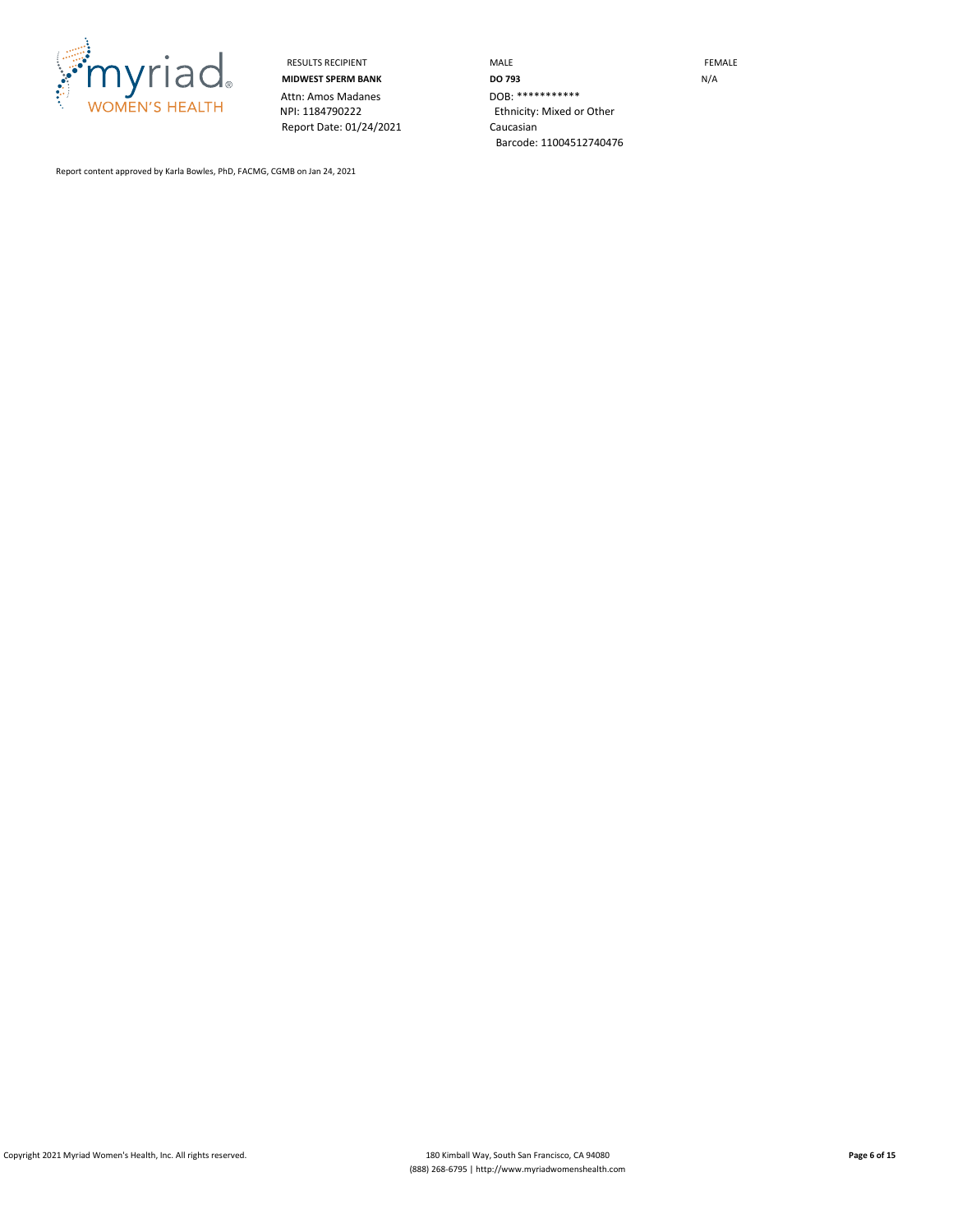

# Conditions Tested

**11-beta-hydroxylase-deficient Congenital Adrenal Hyperplasia** - **Gene:** CYP11B1. Autosomal Recessive. Sequencing with copy number analysis. **Exons:**

NM\_000497:1-9. **Detection Rate:** Mixed or Other Caucasian 94%. **6-pyruvoyl-**

**tetrahydropterin Synthase Deficiency** - **Gene:** PTS. Autosomal Recessive. Sequencing with copy number analysis. **Exons:** NM\_000317:1-6.

**Detection Rate:** Mixed or Other Caucasian >99%.

**ABCC8-related Familial Hyperinsulinism** - **Gene:** ABCC8. Autosomal Recessive. Sequencing with copy number analysis. **Exons:** NM\_000352:1-39. **Detection Rate:** Mixed or Other Caucasian >99%.

**Adenosine Deaminase Deficiency** - **Gene:** ADA. Autosomal Recessive. Sequencing with copy number analysis. **Exons:** NM\_000022:1-12. **Detection Rate:** Mixed or Other Caucasian >99%. **Alpha Thalassemia, HBA1/HBA2-related** - **Genes:** HBA1, HBA2. Autosomal Recessive. Alpha thalassemia (HBA1/HBA2) sequencing with targeted copy number analysis. **Exons:**  NM\_000517:1-3; NM\_000558:1-3. **Variants (19):** -(alpha)20.5, -BRIT, --MEDI, --MEDII, --SEA, --THAI or --FIL, -alpha3.7, -alpha4.2, HBA1+HBA2 deletion, Hb Constant Spring, Poly(A) AATAAA>AATA--, Poly(A) AATAAA>AATAAG, Poly(A) AATAAA>AATGAA, anti3.7, anti4.2, c.\*93A>G, c.\*94\_\*95delAA, c.\*95A>G, del HS-40. **Detection Rate:** Not calculated due to rarity of disease in this individual's reported ethnicity.

**Alpha-mannosidosis** - **Gene:** MAN2B1. Autosomal Recessive. Sequencing with copy number analysis. **Exons:** NM\_000528:1-23. **Detection Rate:** Mixed or Other Caucasian >99%.

**Alpha-sarcoglycanopathy** - **Gene:** SGCA. Autosomal Recessive. Sequencing with copy number analysis. **Exons:** NM\_000023:1-9. **Detection Rate:** Mixed or Other Caucasian >99%. **Alstrom Syndrome** - **Gene:** ALMS1. Autosomal Recessive. Sequencing with copy number analysis. **Exons:** NM\_015120:1-23. **Detection Rate:** Mixed or Other Caucasian >99%. **AMT-related Glycine Encephalopathy** - **Gene:** AMT. Autosomal Recessive.

Sequencing with copy number analysis. **Exons:** NM\_000481:1-9. **Detection Rate:** Mixed or Other Caucasian >99%.

**Andermann Syndrome** - **Gene:** SLC12A6. Autosomal Recessive. Sequencing with copy number analysis. **Exons:** NM\_133647:1-25. **Detection Rate:** Mixed or Other Caucasian >99%. **Argininemia** - **Gene:** ARG1. Autosomal Recessive. Sequencing with copy number analysis. **Exons:** NM\_000045:1-8. **Detection Rate:** Mixed or Other Caucasian 97%. **Argininosuccinic Aciduria** - **Gene:** ASL. Autosomal Recessive. Sequencing with copy number analysis. **Exons:**  NM\_001024943:1-16. **Detection Rate:** Mixed or Other Caucasian >99%.

**Aspartylglucosaminuria** - **Gene:** AGA. Autosomal Recessive. Sequencing with copy number analysis. **Exons:** NM\_000027:1-9. **Detection Rate:** Mixed or Other Caucasian >99%. **Ataxia with Vitamin E Deficiency** - **Gene:** TTPA. Autosomal Recessive. Sequencing with copy number analysis. **Exons:** NM\_000370:1-5. **Detection Rate:** Mixed or Other Caucasian >99%. **Ataxia-telangiectasia** - **Gene:** ATM. Autosomal Recessive. Sequencing with copy number analysis. **Exons:** NM\_000051:2-63. **Detection Rate:** Mixed or Other Caucasian 98%. **ATP7A-related Disorders** - **Gene:** ATP7A. X-linked Recessive. Sequencing with copy number analysis. **Exons:** NM\_000052:2-23. **Detection Rate:** Mixed or Other Caucasian 96%. **Autoimmune Polyglandular Syndrome Type 1** - **Gene:** AIRE. Autosomal Recessive. Sequencing with copy number analysis. **Exons:** NM\_000383:1-14. **Detection Rate:** Mixed or Other Caucasian >99%.

**Autosomal Recessive Osteopetrosis Type 1** - **Gene:** TCIRG1. Autosomal Recessive. Sequencing with copy number analysis. **Exons:** NM\_006019:2-20. **Detection Rate:** Mixed or Other Caucasian >99%.

**Autosomal Recessive Polycystic Kidney Disease, PKHD1-related** - **Gene:** PKHD1. Autosomal Recessive. Sequencing with copy number analysis. **Exons:**

NM\_138694:2-67. **Detection Rate:** Mixed or Other Caucasian >99%.

**Autosomal Recessive Spastic Ataxia of Charlevoix-Saguenay** - **Gene:** SACS. Autosomal Recessive. Sequencing with copy number analysis. **Exons:** NM\_014363:2-10. **Detection Rate:** Mixed or Other Caucasian 99%.

**Bardet-Biedl Syndrome, BBS1-related** - **Gene:** BBS1. Autosomal Recessive. Sequencing with copy number analysis. **Exons:** NM\_024649:1-17. **Detection Rate:** Mixed or Other Caucasian >99%.

**Bardet-Biedl Syndrome, BBS10-related** - **Gene:** BBS10. Autosomal Recessive. Sequencing with copy number analysis. **Exons:** NM\_024685:1-2. **Detection Rate:** Mixed or Other Caucasian >99%.

RESULTS RECIPIENT **MALE MALE EXAMPLE MIDWEST SPERM BANK DO 793 DO 793** N/A NPI: 1184790222 Ethnicity: Mixed or Other Barcode: 11004512740476

> **Bardet-Biedl Syndrome, BBS12-related** - **Gene:** BBS12. Autosomal Recessive. Sequencing with copy number analysis. **Exon:** NM\_152618:2. **Detection Rate:** Mixed or Other Caucasian >99%.

**Bardet-Biedl Syndrome, BBS2-related** - **Gene:** BBS2. Autosomal Recessive. Sequencing with copy number analysis. **Exons:** NM\_031885:1-17. **Detection Rate:** Mixed or Other Caucasian >99%.

**BCS1L-related Disorders** - **Gene:** BCS1L. Autosomal Recessive. Sequencing with copy number analysis. **Exons:** NM\_004328:3-9. **Detection Rate:** Mixed or Other Caucasian >99%. **Beta-sarcoglycanopathy** - **Gene:** SGCB. Autosomal Recessive. Sequencing with copy number analysis. **Exons:** NM\_000232:1-6. **Detection Rate:** Mixed or Other Caucasian >99%. **Biotinidase Deficiency** - **Gene:** BTD. Autosomal Recessive. Sequencing with copy number analysis. **Exons:** NM\_000060:1-4. **Detection Rate:** Mixed or Other Caucasian >99%. **Bloom Syndrome** - **Gene:** BLM. Autosomal Recessive. Sequencing with copy number analysis. **Exons:** NM\_000057:2-22. **Detection Rate:** Mixed or Other Caucasian >99%.

**Calpainopathy** - **Gene:** CAPN3. Autosomal Recessive. Sequencing with copy number analysis. **Exons:** NM\_000070:1-24. **Detection Rate:** Mixed or Other Caucasian >99%. **Canavan Disease** - **Gene:** ASPA. Autosomal Recessive. Sequencing with copy number analysis. **Exons:** NM\_000049:1-6. **Detection Rate:** Mixed or Other Caucasian 98%. **Carbamoylphosphate Synthetase I Deficiency** - **Gene:** CPS1. Autosomal Recessive. Sequencing with copy number analysis. **Exons:** NM\_001875:1-38. **Detection Rate:** Mixed or Other Caucasian >99%.

**Carnitine Palmitoyltransferase IA Deficiency** - **Gene:** CPT1A. Autosomal Recessive. Sequencing with copy number analysis. **Exons:** NM\_001876:2-19. **Detection Rate:** Mixed or Other Caucasian >99%.

**Carnitine Palmitoyltransferase II Deficiency** - **Gene:** CPT2. Autosomal Recessive. Sequencing with copy number analysis. **Exons:** NM\_000098:1-5. **Detection Rate:** Mixed or Other Caucasian >99%.

**Cartilage-hair Hypoplasia** - **Gene:** RMRP. Autosomal Recessive. Sequencing with copy number analysis. **Exon:** NR\_003051:1. **Detection Rate:** Mixed or Other Caucasian >99%. **Cerebrotendinous Xanthomatosis** - **Gene:** CYP27A1. Autosomal Recessive.

Sequencing with copy number analysis. **Exons:** NM\_000784:1-9. **Detection Rate:** Mixed or Other Caucasian >99%.

**Citrullinemia Type 1** - **Gene:** ASS1. Autosomal Recessive. Sequencing with copy number analysis. **Exons:** NM\_000050:3-16. **Detection Rate:** Mixed or Other Caucasian >99%. **CLN3-related Neuronal Ceroid Lipofuscinosis** - **Gene:** CLN3. Autosomal Recessive. Sequencing with copy number analysis. **Exons:** NM\_001042432:2-16. **Detection Rate:** Mixed or Other Caucasian >99%.

**CLN5-related Neuronal Ceroid Lipofuscinosis** - **Gene:** CLN5. Autosomal Recessive. Sequencing with copy number analysis. **Exons:** NM\_006493:1-4. **Detection Rate:** Mixed or Other Caucasian >99%.

**CLN6-related Neuronal Ceroid Lipofuscinosis** - **Gene:** CLN6. Autosomal Recessive. Sequencing with copy number analysis. **Exons:** NM\_017882:1-7. **Detection Rate:** Mixed or Other Caucasian >99%.

**CLN8-related Neuronal Ceroid Lipofuscinosis** - **Gene:** CLN8. Autosomal Recessive. Sequencing with copy number analysis. **Exons:** NM\_018941:2-3. **Detection Rate:** Mixed or Other Caucasian >99%.

**Cohen Syndrome** - **Gene:** VPS13B. Autosomal Recessive. Sequencing with copy number analysis. **Exons:** NM\_017890:2-62. **Detection Rate:** Mixed or Other Caucasian 97%. **COL4A3-related Alport Syndrome** - **Gene:** COL4A3. Autosomal Recessive.

Sequencing with copy number analysis. **Exons:** NM\_000091:1-52. **Detection Rate:** Mixed or Other Caucasian 97%.

**COL4A4-related Alport Syndrome** - **Gene:** COL4A4. Autosomal Recessive. Sequencing with copy number analysis. **Exons:** NM\_000092:2-48. **Detection Rate:** Mixed or Other Caucasian 98%.

**Combined Pituitary Hormone Deficiency, PROP1-related** - **Gene:** PROP1. Autosomal Recessive. Sequencing with copy number analysis. **Exons:** NM\_006261:1-3. **Detection Rate:** Mixed or Other Caucasian >99%.

**Congenital Adrenal Hyperplasia, CYP21A2-related** - **Gene:** CYP21A2. Autosomal Recessive. Analysis of homologous regions. **Variants (13):** CYP21A2 deletion, CYP21A2 duplication, CYP21A2 triplication, G111Vfs\*21, I173N, L308Ffs\*6, P31L, Q319\*, Q319\*+CYP21A2dup, R357W, V282L, [I237N;V238E;M240K], c.293-13C>G. **Detection Rate:** Mixed or Other Caucasian 96%.

Copyright 2021 Myriad Women's Health, Inc. All rights reserved. 180 Kimball Way, South San Francisco, CA 94080 **Page 7 of 15** (888) 268-6795 | http://www.myriadwomenshealth.com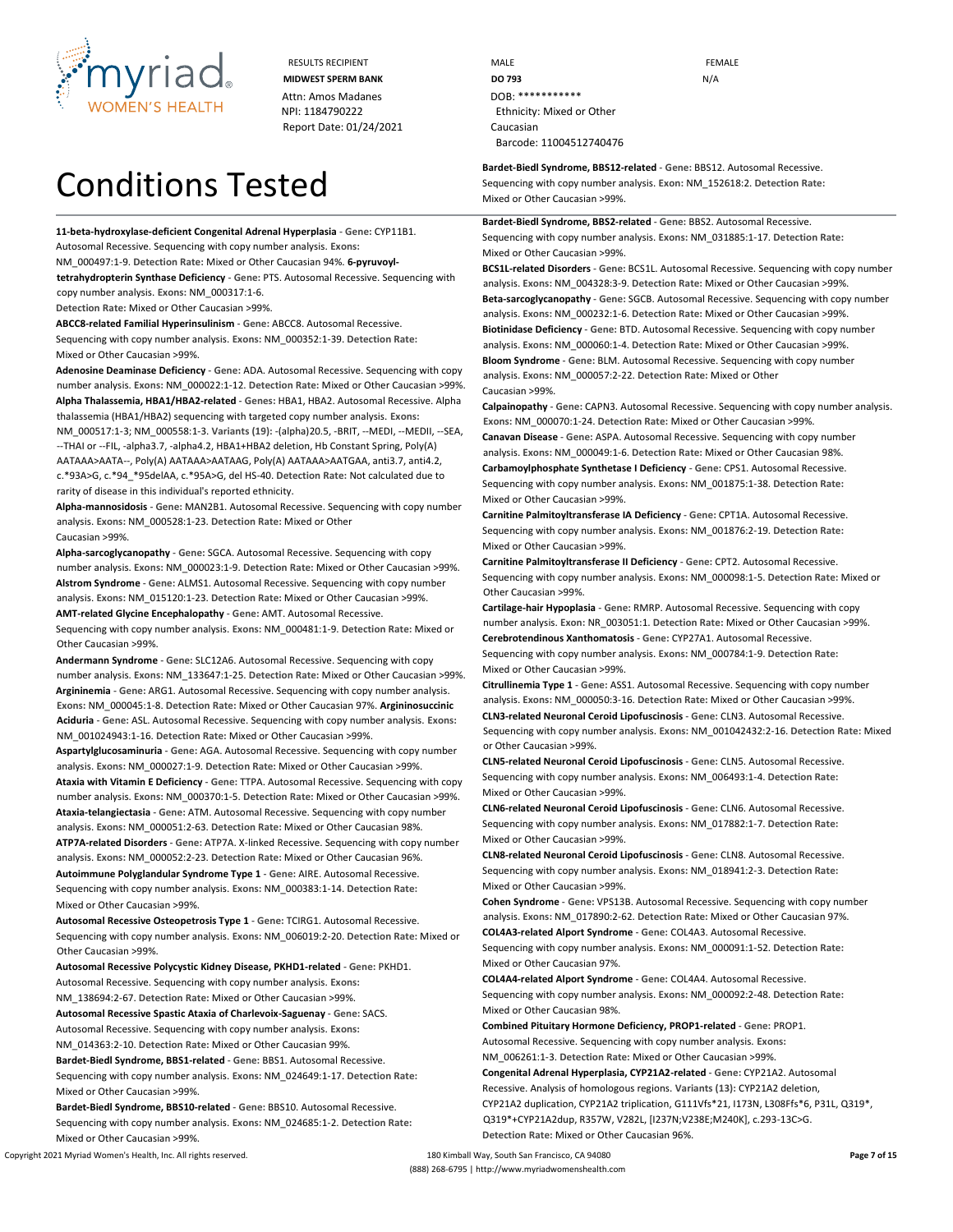

**Congenital Disorder of Glycosylation Type Ia** - **Gene:** PMM2. Autosomal Recessive. Sequencing with copy number analysis. **Exons:** NM\_000303:1-8. **Detection Rate:** Mixed or Other Caucasian >99%.

**Congenital Disorder of Glycosylation Type Ic** - **Gene:** ALG6. Autosomal Recessive. Sequencing with copy number analysis. **Exons:** NM\_013339:2-15. **Detection Rate:** Mixed or Other Caucasian >99%.

**Congenital Disorder of Glycosylation, MPI-related** - **Gene:** MPI. Autosomal Recessive. Sequencing with copy number analysis. **Exons:** NM\_002435:1-8. **Detection Rate:** Mixed or Other Caucasian >99%.

**Costeff Optic Atrophy Syndrome** - **Gene:** OPA3. Autosomal Recessive. Sequencing with copy number analysis. **Exons:** NM\_025136:1-2. **Detection Rate:** Mixed or Other Caucasian >99%. **Cystic Fibrosis** - **Gene:** CFTR. Autosomal Recessive. Sequencing with copy number analysis. **Exons:** NM\_000492:1-27. IVS8-5T allele analysis is only reported in the presence of the R117H mutation. **Detection Rate:** Mixed or Other Caucasian >99%. **Cystinosis** - **Gene:** CTNS. Autosomal Recessive. Sequencing with copy number analysis. **Exons:** NM\_004937:3-12. **Detection Rate:** Mixed or Other Caucasian >99%.

**D-bifunctional Protein Deficiency** - **Gene:** HSD17B4. Autosomal Recessive. Sequencing with copy number analysis. **Exons:** NM\_000414:1-24. **Detection Rate:** Mixed or Other Caucasian 98%.

**Delta-sarcoglycanopathy** - **Gene:** SGCD. Autosomal Recessive. Sequencing with copy number analysis. **Exons:** NM\_000337:2-9. **Detection Rate:** Mixed or Other Caucasian 99%. **Dihydrolipoamide Dehydrogenase Deficiency** - **Gene:** DLD. Autosomal Recessive. Sequencing with copy number analysis. **Exons:** NM\_000108:1-14. **Detection Rate:** Mixed or Other Caucasian >99%.

**Dysferlinopathy** - **Gene:** DYSF. Autosomal Recessive. Sequencing with copy number analysis. **Exons:** NM\_003494:1-55. **Detection Rate:** Mixed or Other Caucasian 98%.

**Dystrophinopathy (Including Duchenne/Becker Muscular Dystrophy)** - **Gene:** DMD. X-linked Recessive. Sequencing with copy number analysis. **Exons:** NM\_004006:1-79. **Detection Rate:** Mixed or Other Caucasian >99%. **ERCC6-related Disorders** - **Gene:** ERCC6. Autosomal Recessive. Sequencing with copy number analysis. **Exons:** NM\_000124:2-21. **Detection Rate:** Mixed or Other Caucasian 99%.

**ERCC8-related Disorders** - **Gene:** ERCC8. Autosomal Recessive. Sequencing with copy number analysis. **Exons:** NM\_000082:1-12. **Detection Rate:** Mixed or Other Caucasian 95%.

**EVC-related Ellis-van Creveld Syndrome** - **Gene:** EVC. Autosomal Recessive. Sequencing with copy number analysis. **Exons:** NM\_153717:1-21. **Detection Rate:** Mixed or Other Caucasian 96%.

**EVC2-related Ellis-van Creveld Syndrome** - **Gene:** EVC2. Autosomal Recessive. Sequencing with copy number analysis. **Exons:** NM\_147127:1-22. **Detection Rate:** Mixed or Other Caucasian >99%.

**Fabry Disease** - **Gene:** GLA. X-linked Recessive. Sequencing with copy number analysis. **Exons:** NM\_000169:1-7. **Detection Rate:** Mixed or Other Caucasian 98%. **Familial Dysautonomia** - **Gene:** IKBKAP. Autosomal Recessive. Sequencing with copy number analysis. **Exons:** NM\_003640:2-37. **Detection Rate:** Mixed or Other Caucasian >99%. **Familial Mediterranean Fever** - **Gene:** MEFV. Autosomal Recessive. Sequencing with copy number analysis. **Exons:** NM\_000243:1-10. **Detection Rate:** Mixed or Other Caucasian >99%. **Fanconi Anemia Complementation Group A** - **Gene:** FANCA. Autosomal Recessive. Sequencing with copy number analysis. **Exons:** NM\_000135:1-43. **Detection Rate:** Mixed or Other Caucasian 92%.

**Fanconi Anemia, FANCC-related** - **Gene:** FANCC. Autosomal Recessive. Sequencing with copy number analysis. **Exons:** NM\_000136:2-15. **Detection Rate:** Mixed or Other Caucasian >99%.

**FKRP-related Disorders** - **Gene:** FKRP. Autosomal Recessive. Sequencing with copy number analysis. **Exon:** NM\_024301:4. **Detection Rate:** Mixed or Other Caucasian >99%. **FKTN-related Disorders** - **Gene:** FKTN. Autosomal Recessive. Sequencing with copy number analysis. **Exons:** NM\_001079802:3-11. **Detection Rate:** Mixed or Other Caucasian >99%. **Free Sialic Acid Storage Disorders** - **Gene:** SLC17A5. Autosomal Recessive.

Sequencing with copy number analysis. **Exons:** NM\_012434:1-11. **Detection Rate:** Mixed or Other Caucasian 98%.

**Galactokinase Deficiency** - **Gene:** GALK1. Autosomal Recessive. Sequencing with copy number analysis. **Exons:** NM\_000154:1-8. **Detection Rate:** Mixed or Other Caucasian >99%. **Galactosemia** - **Gene:** GALT. Autosomal Recessive. Sequencing with copy number analysis. **Exons:** NM\_000155:1-11. **Detection Rate:** Mixed or Other Caucasian >99%.

**Gamma-sarcoglycanopathy** - **Gene:** SGCG. Autosomal Recessive. Sequencing with copy number analysis. **Exons:** NM\_000231:2-8. **Detection Rate:** Mixed or Other Caucasian 88%.

RESULTS RECIPIENT **And CONTACT CONTROLLER CONTROLLER CONTROLLER CONTROLLER CONTROLLER CONTROLLER CONTROLLER CONTROLLER MIDWEST SPERM BANK DO 793** N/A NPI: 1184790222 Ethnicity: Mixed or Other Barcode: 11004512740476

> **Gaucher Disease** - **Gene:** GBA. Autosomal Recessive. Analysis of homologous regions. **Variants (10):** D409V, D448H, IVS2+1G>A, L444P, N370S, R463C, R463H, R496H, V394L, p.L29Afs\*18. **Detection Rate:** Mixed or Other Caucasian 60%.

**GJB2-related DFNB1 Nonsyndromic Hearing Loss and Deafness** - **Gene:** GJB2. Autosomal Recessive. Sequencing with copy number analysis. **Exons:** NM\_004004:1-2. **Detection Rate:** Mixed or Other Caucasian >99%. **GLB1-related Disorders** - **Gene:** GLB1. Autosomal Recessive. Sequencing with copy number analysis. **Exons:** 

NM\_000404:1-16. **Detection Rate:** Mixed or Other Caucasian >99%. **GLDC-related Glycine Encephalopathy** - **Gene:** GLDC. Autosomal Recessive. Sequencing with copy number analysis. **Exons:** NM\_000170:1-25. **Detection Rate:**

Mixed or Other Caucasian 94%. **Glutaric Acidemia, GCDH-related** - **Gene:** GCDH. Autosomal Recessive.

Sequencing with copy number analysis. **Exons:** NM\_000159:2-12. **Detection Rate:** Mixed or Other Caucasian >99%.

**Glycogen Storage Disease Type Ia** - **Gene:** G6PC. Autosomal Recessive. Sequencing with copy number analysis. **Exons:** NM\_000151:1-5. **Detection Rate:** Mixed or Other Caucasian >99%.

**Glycogen Storage Disease Type Ib** - **Gene:** SLC37A4. Autosomal Recessive. Sequencing with copy number analysis. **Exons:** NM\_001164277:3-11. **Detection Rate:** Mixed or Other Caucasian >99%.

**Glycogen Storage Disease Type III** - **Gene:** AGL. Autosomal Recessive. Sequencing with copy number analysis. **Exons:** NM\_000642:2-34. **Detection Rate:** Mixed or Other Caucasian >99%. **GNE Myopathy** - **Gene:** GNE. Autosomal Recessive. Sequencing with copy number analysis. **Exons:** NM\_001128227:1-12. **Detection Rate:** Mixed or Other Caucasian >99%.

**GNPTAB-related Disorders** - **Gene:** GNPTAB. Autosomal Recessive. Sequencing with copy number analysis. **Exons:** NM\_024312:1-21. **Detection Rate:** Mixed or Other Caucasian >99%. **HADHA-related Disorders** - **Gene:** HADHA. Autosomal Recessive. Sequencing with copy number analysis. **Exons:** NM\_000182:1-20. **Detection Rate:** Mixed or Other Caucasian >99%. **Hb Beta Chain-related Hemoglobinopathy (Including Beta Thalassemia and Sickle Cell Disease)** - **Gene:** HBB. Autosomal Recessive. Sequencing with copy number analysis. **Exons:**  NM\_000518:1-3. **Detection Rate:** Mixed or Other Caucasian >99%. **Hereditary Fructose Intolerance** - **Gene:** ALDOB. Autosomal Recessive. Sequencing with copy number analysis.

**Exons:** NM\_000035:2-9. **Detection Rate:** Mixed or Other Caucasian >99%. **Herlitz Junctional Epidermolysis Bullosa, LAMB3-related** - **Gene:** LAMB3. Autosomal Recessive. Sequencing with copy number analysis. **Exons:**

NM\_000228:2-23. **Detection Rate:** Mixed or Other Caucasian >99%.

**Hexosaminidase A Deficiency (Including Tay-Sachs Disease)** - **Gene:** HEXA.

Autosomal Recessive. Sequencing with copy number analysis. **Exons:**

NM\_000520:1-14. **Detection Rate:** Mixed or Other Caucasian >99%. **HMG-CoA Lyase Deficiency** - **Gene:** HMGCL. Autosomal Recessive. Sequencing with copy number analysis. **Exons:** NM\_000191:1-9. **Detection Rate:** Mixed or Other Caucasian 98%. **Holocarboxylase Synthetase Deficiency** - **Gene:** HLCS. Autosomal Recessive.

Sequencing with copy number analysis. **Exons:** NM\_000411:4-12. **Detection Rate:** Mixed or Other Caucasian >99%.

**Homocystinuria, CBS-related** - **Gene:** CBS. Autosomal Recessive. Sequencing with copy number analysis. **Exons:** NM\_000071:3-17. **Detection Rate:** Mixed or Other Caucasian >99%. **Hydrolethalus Syndrome** - **Gene:** HYLS1. Autosomal Recessive. Sequencing with copy number analysis. **Exon:** NM\_145014:4. **Detection Rate:** Mixed or Other Caucasian >99%. **Hypophosphatasia** - **Gene:** ALPL. Autosomal Recessive. Sequencing with copy number analysis. **Exons:** NM\_000478:2-12. **Detection Rate:** Mixed or Other Caucasian >99%.

**Isovaleric Acidemia** - **Gene:** IVD. Autosomal Recessive. Sequencing with copy number analysis. **Exons:** NM\_002225:1-12. **Detection Rate:** Mixed or Other Caucasian >99%. **Joubert Syndrome 2** - **Gene:** TMEM216. Autosomal Recessive. Sequencing with copy number analysis. **Exons:** NM\_001173990:1-5. **Detection Rate:** Mixed or Other Caucasian >99%. **Junctional Epidermolysis Bullosa, LAMA3-related** - **Gene:** LAMA3. Autosomal Recessive. Sequencing with copy number analysis. **Exons:** NM\_000227:1-38. **Detection Rate:** Mixed or Other Caucasian >99%.

**Junctional Epidermolysis Bullosa, LAMC2-related** - **Gene:** LAMC2. Autosomal Recessive. Sequencing with copy number analysis. **Exons:** NM\_005562:1-23. **Detection Rate:** Mixed or Other Caucasian >99%.

**KCNJ11-related Familial Hyperinsulinism** - **Gene:** KCNJ11. Autosomal Recessive. Sequencing with copy number analysis. **Exon:** NM\_000525:1. **Detection Rate:** Mixed or Other Caucasian >99%.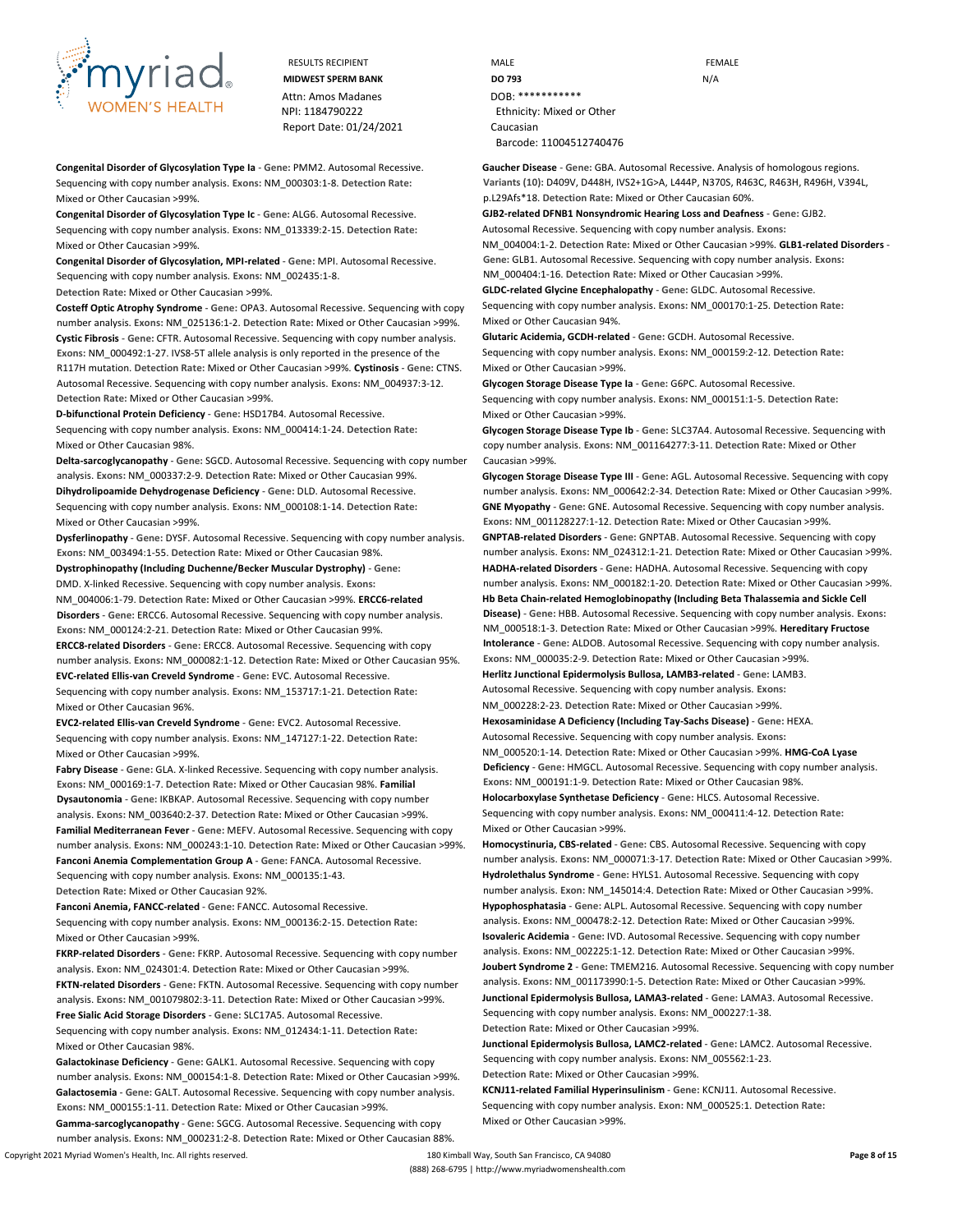

**Krabbe Disease** - **Gene:** GALC. Autosomal Recessive. Sequencing with copy number analysis. **Exons:** NM\_000153:1-17. **Detection Rate:** Mixed or Other Caucasian >99%.

**LAMA2-related Muscular Dystrophy** - **Gene:** LAMA2. Autosomal Recessive. Sequencing with copy number analysis. **Exons:** NM\_000426:1-43,45-65. **Detection Rate:** Mixed or Other Caucasian >99%.

**Leigh Syndrome, French-Canadian Type** - **Gene:** LRPPRC. Autosomal Recessive. Sequencing with copy number analysis. **Exons:** NM\_133259:1-38. **Detection Rate:** Mixed or Other Caucasian >99%.

**Lipoid Congenital Adrenal Hyperplasia** - **Gene:** STAR. Autosomal Recessive. Sequencing with copy number analysis. **Exons:** NM\_000349:1-7. **Detection Rate:** Mixed or Other Caucasian >99%.

**Lysosomal Acid Lipase Deficiency** - **Gene:** LIPA. Autosomal Recessive. Sequencing with copy number analysis. **Exons:** NM\_000235:2-10. **Detection Rate:** Mixed or Other Caucasian >99%. **Maple Syrup Urine Disease Type Ia** - **Gene:** BCKDHA. Autosomal Recessive.

Sequencing with copy number analysis. **Exons:** NM\_000709:1-9. **Detection Rate:** Mixed or Other Caucasian >99%.

**Maple Syrup Urine Disease Type Ib** - **Gene:** BCKDHB. Autosomal Recessive. Sequencing with copy number analysis. **Exons:** NM\_183050:1-10. **Detection Rate:** Mixed or Other Caucasian >99%.

**Maple Syrup Urine Disease Type II** - **Gene:** DBT. Autosomal Recessive. Sequencing with copy number analysis. **Exons:** NM\_001918:1-11. **Detection Rate:** Mixed or Other Caucasian 96%. **Medium Chain Acyl-CoA Dehydrogenase Deficiency** - **Gene:** ACADM. Autosomal Recessive. Sequencing with copy number analysis. **Exons:** NM\_000016:1-12. **Detection Rate:** Mixed or Other Caucasian >99%.

Mixed or Other Caucasian >99%.

**Megalencephalic Leukoencephalopathy with Subcortical Cysts** - **Gene:** MLC1.

Autosomal Recessive. Sequencing with copy number analysis. **Exons:** NM\_015166:2-12. **Detection Rate:** Mixed or Other Caucasian >99%. **Metachromatic Leukodystrophy** - **Gene:** ARSA. Autosomal Recessive. Sequencing with copy number analysis. **Exons:** NM\_000487:1-8. **Detection Rate:** Mixed or Other Caucasian >99%. **Methylmalonic Acidemia, cblA Type** - **Gene:** MMAA. Autosomal Recessive. Sequencing with copy number analysis. **Exons:** NM\_172250:2-7. **Detection Rate:**

**Methylmalonic Acidemia, cblB Type** - **Gene:** MMAB. Autosomal Recessive. Sequencing with copy number analysis. **Exons:** NM\_052845:1-9. **Detection Rate:** Mixed or Other Caucasian >99%.

**Methylmalonic Aciduria and Homocystinuria, cblC Type** - **Gene:** MMACHC. Autosomal Recessive. Sequencing with copy number analysis. **Exons:** NM\_015506:1-4. **Detection Rate:** Mixed or Other Caucasian >99%. **MKS1-related Disorders** - **Gene:** MKS1. Autosomal Recessive. Sequencing with copy number analysis. **Exons:** NM\_017777:1-18. **Detection Rate:** Mixed or Other Caucasian >99%.

**Mucolipidosis III Gamma** - **Gene:** GNPTG. Autosomal Recessive. Sequencing with copy number analysis. **Exons:** NM\_032520:1-11. **Detection Rate:** Mixed or Other Caucasian >99%. **Mucolipidosis IV** - **Gene:** MCOLN1. Autosomal Recessive. Sequencing with copy number analysis. **Exons:** NM\_020533:1-14. **Detection Rate:** Mixed or Other Caucasian >99%.

**Mucopolysaccharidosis Type I** - **Gene:** IDUA. Autosomal Recessive. Sequencing with copy number analysis. **Exons:** NM\_000203:1-14. **Detection Rate:** Mixed or Other Caucasian >99%. **Mucopolysaccharidosis Type II** - **Gene:** IDS. X-linked Recessive. Sequencing with copy number analysis. **Exons:** NM\_000202:1-9. **Detection Rate:** Mixed or Other Caucasian 88%. **Mucopolysaccharidosis Type IIIA** - **Gene:** SGSH. Autosomal Recessive. Sequencing with copy number analysis. **Exons:** NM\_000199:1-8. **Detection Rate:** Mixed or Other Caucasian >99%. **Mucopolysaccharidosis Type IIIB** - **Gene:** NAGLU. Autosomal Recessive.

Sequencing with copy number analysis. **Exons:** NM\_000263:1-6. **Detection Rate:** Mixed or Other Caucasian >99%.

**Mucopolysaccharidosis Type IIIC** - **Gene:** HGSNAT. Autosomal Recessive. Sequencing with copy number analysis. **Exons:** NM\_152419:1-18. **Detection Rate:** Mixed or Other Caucasian >99%.

**MUT-related Methylmalonic Acidemia** - **Gene:** MUT. Autosomal Recessive. Sequencing with copy number analysis. **Exons:** NM\_000255:2-13. **Detection Rate:** Mixed or Other Caucasian >99%.

**MYO7A-related Disorders** - **Gene:** MYO7A. Autosomal Recessive. Sequencing with copy number analysis. **Exons:** NM\_000260:2-49. **Detection Rate:** Mixed or Other Caucasian >99%. **NEB-related Nemaline Myopathy** - **Gene:** NEB. Autosomal Recessive. Sequencing with copy number analysis. **Exons:** NM\_001271208:3-80,117-183. **Detection Rate:** Mixed or Other Caucasian 92%.

RESULTS RECIPIENT **MALE** MALE **FEMALE MIDWEST SPERM BANK DO 793 DO 793** N/A NPI: 1184790222 Ethnicity: Mixed or Other Barcode: 11004512740476

**Nephrotic Syndrome, NPHS1-related** - **Gene:** NPHS1. Autosomal Recessive.

Sequencing with copy number analysis. **Exons:** NM\_004646:1-29. **Detection Rate:** Mixed or Other Caucasian >99%.

**Nephrotic Syndrome, NPHS2-related** - **Gene:** NPHS2. Autosomal Recessive. Sequencing with copy number analysis. **Exons:** NM\_014625:1-8. **Detection Rate:** Mixed or Other Caucasian >99%.

**Niemann-Pick Disease Type C1** - **Gene:** NPC1. Autosomal Recessive. Sequencing with copy number analysis. **Exons:** NM\_000271:1-25. **Detection Rate:** Mixed or Other Caucasian >99%. **Niemann-Pick Disease Type C2** - **Gene:** NPC2. Autosomal Recessive. Sequencing with copy number analysis. **Exons:** NM\_006432:1-5. **Detection Rate:** Mixed or Other Caucasian >99%. **Niemann-Pick Disease, SMPD1-related** - **Gene:** SMPD1. Autosomal Recessive.

Sequencing with copy number analysis. **Exons:** NM\_000543:1-6. **Detection Rate:** Mixed or Other Caucasian >99%.

**Nijmegen Breakage Syndrome** - **Gene:** NBN. Autosomal Recessive. Sequencing with copy number analysis. **Exons:** NM\_002485:1-16. **Detection Rate:** Mixed or Other Caucasian >99%. **Ornithine Transcarbamylase Deficiency** - **Gene:** OTC. X-linked Recessive.

Sequencing with copy number analysis. **Exons:** NM\_000531:1-10. **Detection Rate:** Mixed or Other Caucasian 97%.

**PCCA-related Propionic Acidemia** - **Gene:** PCCA. Autosomal Recessive. Sequencing with copy number analysis. **Exons:** NM\_000282:1-24. **Detection Rate:** Mixed or Other Caucasian 95%.

**PCCB-related Propionic Acidemia** - **Gene:** PCCB. Autosomal Recessive. Sequencing with copy number analysis. **Exons:** NM\_000532:1-15. **Detection Rate:** Mixed or Other Caucasian >99%. **PCDH15-related Disorders** - **Gene:** PCDH15. Autosomal Recessive. Sequencing with copy number analysis. **Exons:** NM\_033056:2-33. **Detection Rate:** Mixed or Other Caucasian 93%. **Pendred Syndrome** - **Gene:** SLC26A4. Autosomal Recessive. Sequencing with copy number analysis. **Exons:** NM\_000441:2-21. **Detection Rate:** Mixed or Other Caucasian >99%.

**Peroxisome Biogenesis Disorder Type 1** - **Gene:** PEX1. Autosomal Recessive.

Sequencing with copy number analysis. **Exons:** NM\_000466:1-24. **Detection Rate:** Mixed or Other Caucasian >99%.

**Peroxisome Biogenesis Disorder Type 3** - **Gene:** PEX12. Autosomal Recessive. Sequencing with copy number analysis. **Exons:** NM\_000286:1-3. **Detection Rate:** Mixed or Other Caucasian >99%.

**Peroxisome Biogenesis Disorder Type 4** - **Gene:** PEX6. Autosomal Recessive. Sequencing with copy number analysis. **Exons:** NM\_000287:1-17. **Detection Rate:** Mixed or Other Caucasian 97%.

**Peroxisome Biogenesis Disorder Type 5** - **Gene:** PEX2. Autosomal Recessive. Sequencing with copy number analysis. **Exon:** NM\_000318:4. **Detection Rate:** Mixed or Other Caucasian >99%.

**Peroxisome Biogenesis Disorder Type 6** - **Gene:** PEX10. Autosomal Recessive. Sequencing with copy number analysis. **Exons:** NM\_153818:1-6. **Detection Rate:** Mixed or Other Caucasian >99%.

**Phenylalanine Hydroxylase Deficiency** - **Gene:** PAH. Autosomal Recessive. Sequencing with copy number analysis. **Exons:** NM\_000277:1-13. **Detection Rate:** Mixed or Other Caucasian >99%.

**POMGNT-related Disorders** - **Gene:** POMGNT1. Autosomal Recessive. Sequencing with copy number analysis. **Exons:** NM\_017739:2-22. **Detection Rate:** Mixed or Other Caucasian 96%. **Pompe Disease** - **Gene:** GAA. Autosomal Recessive. Sequencing with copy number analysis. **Exons:** NM\_000152:2-20. **Detection Rate:** Mixed or Other Caucasian 98%.

**PPT1-related Neuronal Ceroid Lipofuscinosis** - **Gene:** PPT1. Autosomal Recessive.

Sequencing with copy number analysis. **Exons:** NM\_000310:1-9. **Detection Rate:** Mixed or Other Caucasian >99%.

**Primary Carnitine Deficiency** - **Gene:** SLC22A5. Autosomal Recessive. Sequencing with copy number analysis. **Exons:** NM\_003060:1-10. **Detection Rate:** Mixed or Other Caucasian >99%. **Primary Hyperoxaluria Type 1** - **Gene:** AGXT. Autosomal Recessive. Sequencing with copy number analysis. **Exons:** NM\_000030:1-11. **Detection Rate:** Mixed or Other Caucasian >99%. **Primary Hyperoxaluria Type 2** - **Gene:** GRHPR. Autosomal Recessive. Sequencing with copy number analysis. **Exons:** NM\_012203:1-9. **Detection Rate:** Mixed or Other Caucasian >99%. **Primary Hyperoxaluria Type 3** - **Gene:** HOGA1. Autosomal Recessive. Sequencing with copy number analysis. **Exons:** NM\_138413:1-7. **Detection Rate:** Mixed or Other Caucasian >99%. **Pycnodysostosis** - **Gene:** CTSK. Autosomal Recessive. Sequencing with copy number analysis. **Exons:** NM\_000396:2-8. **Detection Rate:** Mixed or Other Caucasian >99%.

**Pyruvate Carboxylase Deficiency** - **Gene:** PC. Autosomal Recessive. Sequencing with copy number analysis. **Exons:** NM\_000920:3-22. **Detection Rate:** Mixed or Other Caucasian >99%.

Copyright 2021 Myriad Women's Health, Inc. All rights reserved. 180 Kimball Way, South San Francisco, CA 94080 **Page 9 of 15** (888) 268-6795 | http://www.myriadwomenshealth.com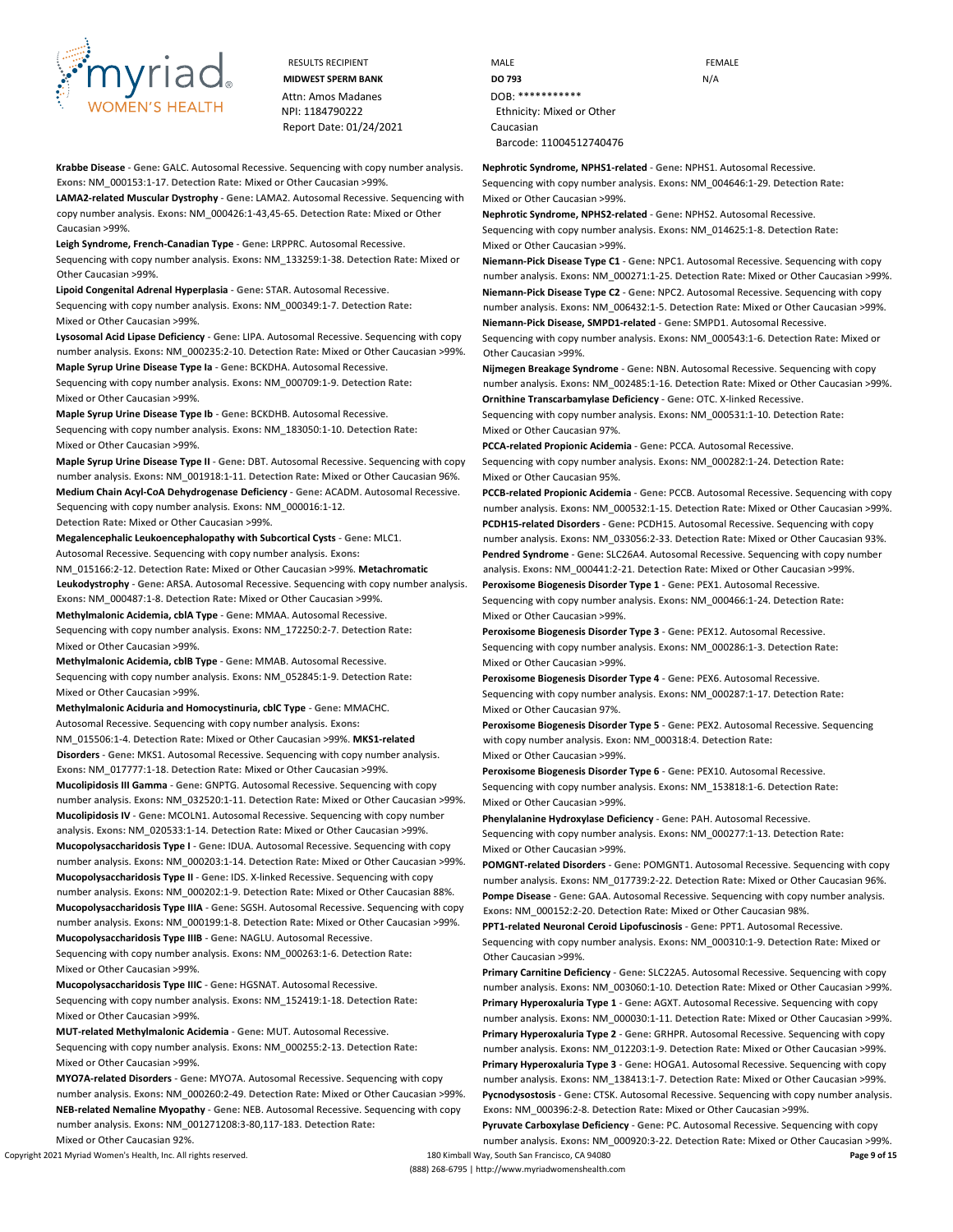

Attn: Amos Madanes **DOB: \*\*\*\*\*\*\*\*\*\*\*** NPI: 1184790222 Ethnicity: Mixed or Other Report Date: 01/24/2021 Caucasian

**Rhizomelic Chondrodysplasia Punctata Type 1** - **Gene:** PEX7. Autosomal Recessive. Sequencing with copy number analysis. **Exons:** NM\_000288:1-10. **Detection Rate:** Mixed or Other Caucasian >99%.

**RTEL1-related Disorders** - **Gene:** RTEL1. Autosomal Recessive. Sequencing with copy number analysis. **Exons:** NM\_032957:2-35. **Detection Rate:** Mixed or Other Caucasian >99%. **Sandhoff Disease** - **Gene:** HEXB. Autosomal Recessive. Sequencing with copy number analysis. **Exons:** NM\_000521:1-14. **Detection Rate:** Mixed or Other Caucasian >99%. **Short-chain Acyl-CoA Dehydrogenase Deficiency** - **Gene:** ACADS. Autosomal Recessive. Sequencing with copy number analysis. **Exons:** NM\_000017:1-10.

**Detection Rate:** Mixed or Other Caucasian >99%.

**Sjogren-Larsson Syndrome** - **Gene:** ALDH3A2. Autosomal Recessive. Sequencing with copy number analysis. **Exons:** NM\_000382:1-10. **Detection Rate:** Mixed or Other Caucasian 96%. **SLC26A2-related Disorders** - **Gene:** SLC26A2. Autosomal Recessive. Sequencing with copy number analysis. **Exons:** NM\_000112:2-3. **Detection Rate:** Mixed or Other Caucasian >99%. **Smith-Lemli-Opitz Syndrome** - **Gene:** DHCR7. Autosomal Recessive. Sequencing with copy number analysis. **Exons:** NM\_001360:3-9. **Detection Rate:** Mixed or Other Caucasian >99%. **Spastic Paraplegia Type 15** - **Gene:** ZFYVE26. Autosomal Recessive. Sequencing with copy number analysis. **Exons:** NM\_015346:2-42. **Detection Rate:** Mixed or Other Caucasian >99%. **Spinal Muscular Atrophy** - **Gene:** SMN1. Autosomal Recessive. Spinal muscular atrophy. **Variant (1):** SMN1 copy number. **Detection Rate:** Mixed or Other Caucasian 95%. **Spondylothoracic Dysostosis** - **Gene:** MESP2. Autosomal Recessive. Sequencing with copy number analysis. **Exons:** NM\_001039958:1-2. **Detection Rate:** Mixed or Other Caucasian >99%.

**TGM1-related Autosomal Recessive Congenital Ichthyosis** - **Gene:** TGM1. Autosomal Recessive. Sequencing with copy number analysis. **Exons:** NM\_000359:2-15. **Detection Rate:** Mixed or Other Caucasian >99%.

**TPP1-related Neuronal Ceroid Lipofuscinosis** - **Gene:** TPP1. Autosomal Recessive. Sequencing with copy number analysis. **Exons:** NM\_000391:1-13. **Detection Rate:** Mixed or Other Caucasian >99%.

**Tyrosine Hydroxylase Deficiency** - **Gene:** TH. Autosomal Recessive. Sequencing with copy number analysis. **Exons:** NM\_199292:1-14. **Detection Rate:** Mixed or Other Caucasian >99%. **Tyrosinemia Type I** - **Gene:** FAH. Autosomal Recessive. Sequencing with copy number analysis. **Exons:** NM\_000137:1-14. **Detection Rate:** Mixed or Other Caucasian >99%. **Tyrosinemia Type II** - **Gene:** TAT. Autosomal Recessive. Sequencing with copy number analysis. **Exons:** NM\_000353:2-12. **Detection Rate:** Mixed or Other Caucasian >99%. **USH1C-related Disorders** - **Gene:** USH1C. Autosomal Recessive. Sequencing with copy number analysis. **Exons:** NM\_005709:1-21. **Detection Rate:** Mixed or Other Caucasian >99%. **USH2A-related Disorders** - **Gene:** USH2A. Autosomal Recessive. Sequencing with copy number analysis. **Exons:** NM\_206933:2-72. **Detection Rate:** Mixed or Other Caucasian 94%. **Usher Syndrome Type 3** - **Gene:** CLRN1. Autosomal Recessive. Sequencing with copy number analysis. **Exons:** NM\_174878:1-3. **Detection Rate:** Mixed or Other Caucasian >99%. **Very-long-chain Acyl-CoA Dehydrogenase Deficiency** - **Gene:** ACADVL. Autosomal Recessive. Sequencing with copy number analysis. **Exons:** NM\_000018:1-20.

**Detection Rate:** Mixed or Other Caucasian >99%.

**Wilson Disease** - **Gene:** ATP7B. Autosomal Recessive. Sequencing with copy number analysis. **Exons:** NM\_000053:1-21. **Detection Rate:** Mixed or Other Caucasian >99%.

**X-linked Adrenoleukodystrophy** - **Gene:** ABCD1. X-linked Recessive. Sequencing with copy number analysis. **Exons:** NM\_000033:1-6. **Detection Rate:** Mixed or Other Caucasian 77%. **X-linked Alport Syndrome** - **Gene:** COL4A5. X-linked Recessive. Sequencing with copy number analysis. **Exons:** NM\_000495:1-51. **Detection Rate:** Mixed or Other Caucasian 95%. **X-linked Congenital Adrenal Hypoplasia** - **Gene:** NR0B1. X-linked Recessive.

Sequencing with copy number analysis. **Exons:** NM\_000475:1-2. **Detection Rate:** Mixed or Other Caucasian 99%.

**X-linked Juvenile Retinoschisis** - **Gene:** RS1. X-linked Recessive. Sequencing with copy number analysis. **Exons:** NM\_000330:1-6. **Detection Rate:** Mixed or Other Caucasian 98%. **X-linked Myotubular Myopathy** - **Gene:** MTM1. X-linked Recessive. Sequencing with copy number analysis. **Exons:** NM\_000252:2-15. **Detection Rate:** Mixed or Other Caucasian 98%. **X-linked Severe Combined Immunodeficiency** - **Gene:** IL2RG. X-linked Recessive. Sequencing with copy number analysis. **Exons:** NM\_000206:1-8. **Detection Rate:** Mixed or Other Caucasian >99%.

**Xeroderma Pigmentosum Group A** - **Gene:** XPA. Autosomal Recessive. Sequencing with copy number analysis. **Exons:** NM\_000380:1-6. **Detection Rate:** Mixed or Other Caucasian >99%. **Xeroderma Pigmentosum Group C** - **Gene:** XPC. Autosomal Recessive. Sequencing with copy number analysis. **Exons:** NM\_004628:1-16. **Detection Rate:** Mixed or Other Caucasian 97%.

RESULTS RECIPIENT **MALE MALE EXAMPLE MIDWEST SPERM BANK DO 793 DO 793** N/A Barcode: 11004512740476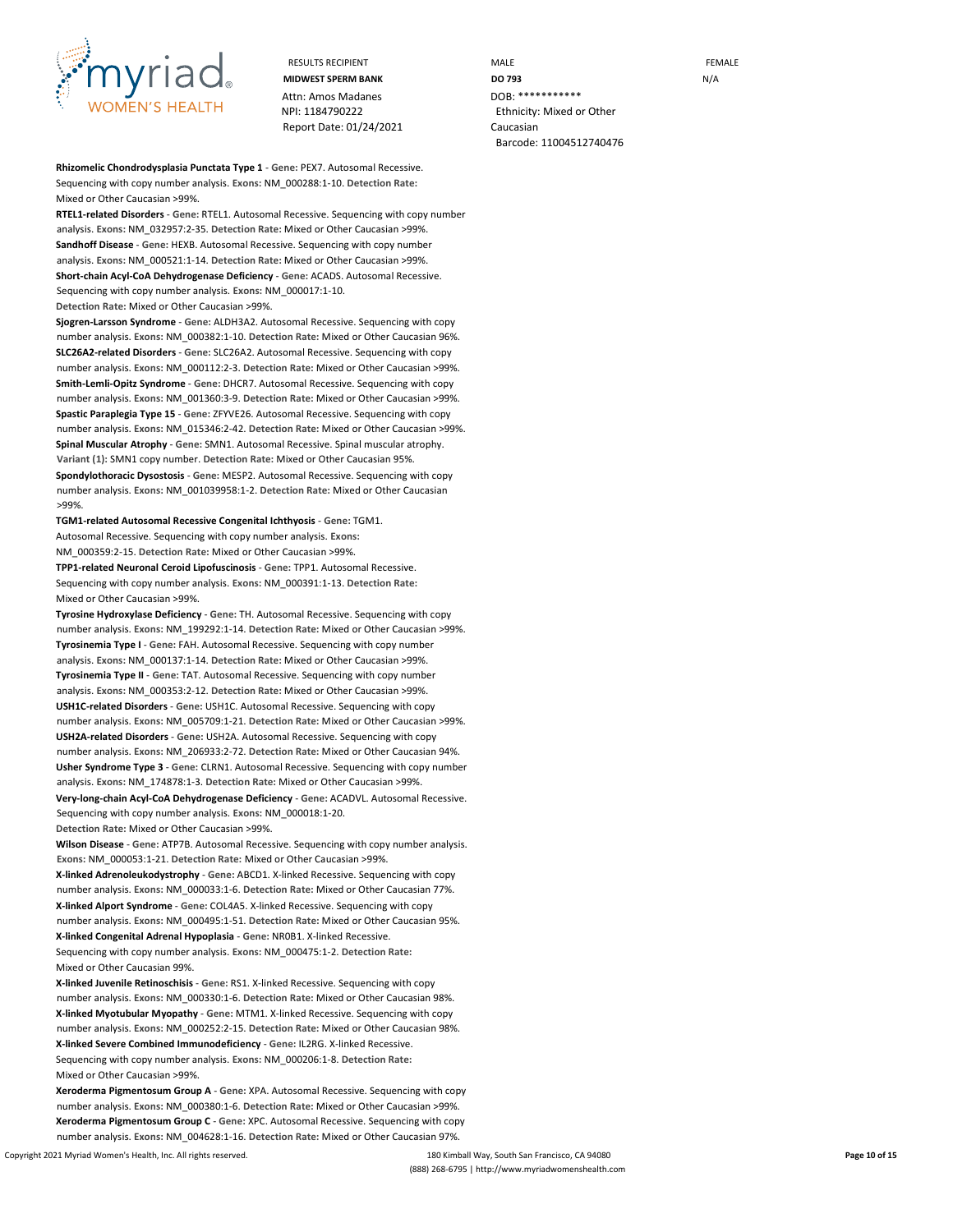

Attn: Amos Madanes<br>
NPI: 1184790222<br>
Ethnicity: Mixed o Report Date: 01/24/2021 Caucasian

RESULTS RECIPIENT **MALE MALE MIDWEST SPERM BANK DO 793 DO 793** N/A Ethnicity: Mixed or Other Barcode: 11004512740476

# Risk Calculations

|                                                              | <b>DO 793</b>                                    |                          |
|--------------------------------------------------------------|--------------------------------------------------|--------------------------|
| <b>Disease</b>                                               | <b>Residual Risk</b>                             | <b>Reproductive Risk</b> |
| 11-beta-hydroxylase-deficient Congenital Adrenal Hyperplasia | 1 in 3,800                                       | $< 1$ in 1,000,000       |
| 6-pyruvoyl-tetrahydropterin Synthase Deficiency              | $< 1$ in 50,000                                  | $<$ 1 in 1,000,000       |
| ABCC8-related Familial Hyperinsulinism                       | 1 in 17,000                                      | $<$ 1 in 1,000,000       |
| <b>Adenosine Deaminase Deficiency</b>                        | 1 in 22,000                                      | $< 1$ in 1,000,000       |
| Alpha Thalassemia, HBA1/HBA2-related                         | Alpha globin status: aa/aa.                      | Not calculated           |
| Alpha-mannosidosis                                           | 1 in 35,000                                      | $< 1$ in 1,000,000       |
| Alpha-sarcoglycanopathy                                      | $< 1$ in 50,000                                  | $< 1$ in 1,000,000       |
| <b>Alstrom Syndrome</b>                                      | $<$ 1 in 50,000                                  | $< 1$ in 1,000,000       |
| <b>AMT-related Glycine Encephalopathy</b>                    | 1 in 22,000                                      | $<$ 1 in 1,000,000       |
| Andermann Syndrome                                           | $< 1$ in 50,000                                  | $< 1$ in 1,000,000       |
| Argininemia                                                  | $< 1$ in 17,000                                  | $<$ 1 in 1,000,000       |
| Argininosuccinic Aciduria                                    | 1 in 13,000                                      | $<$ 1 in 1,000,000       |
| Aspartylglucosaminuria                                       | $< 1$ in 50,000                                  | $< 1$ in 1,000,000       |
| Ataxia with Vitamin E Deficiency                             | $< 1$ in 50,000                                  | $< 1$ in 1,000,000       |
| Ataxia-telangiectasia                                        | 1 in 11,000                                      | $< 1$ in 1,000,000       |
| <b>ATP7A-related Disorders</b>                               | $< 1$ in 1,000,000                               | 1 in 600,000             |
| Autoimmune Polyglandular Syndrome Type 1                     | 1 in 15,000                                      | $< 1$ in 1,000,000       |
| Autosomal Recessive Osteopetrosis Type 1                     | 1 in 35,000                                      | $< 1$ in 1,000,000       |
| Autosomal Recessive Polycystic Kidney Disease, PKHD1-related | 1 in 8,100                                       | $< 1$ in 1,000,000       |
| Autosomal Recessive Spastic Ataxia of Charlevoix-Saguenay    | $< 1$ in 44,000                                  | $< 1$ in 1,000,000       |
| Bardet-Biedl Syndrome, BBS1-related                          | 1 in 32,000                                      | $< 1$ in 1,000,000       |
| Bardet-Biedl Syndrome, BBS10-related                         | 1 in 42,000                                      | $<$ 1 in 1,000,000       |
| Bardet-Biedl Syndrome, BBS12-related                         | $< 1$ in 50,000                                  | $<$ 1 in 1,000,000       |
| Bardet-Biedl Syndrome, BBS2-related                          | $<$ 1 in 50,000                                  | $<$ 1 in 1,000,000       |
| <b>BCS1L-related Disorders</b>                               | $< 1$ in 50,000                                  | $<$ 1 in 1,000,000       |
| Beta-sarcoglycanopathy                                       | 1 in 39,000                                      | $< 1$ in 1,000,000       |
| <b>Biotinidase Deficiency</b>                                | NM 000060.2(BTD):c.1330G>C(D444H) heterozygote + | 1 in 510                 |
| <b>Bloom Syndrome</b>                                        | $< 1$ in 50,000                                  | $< 1$ in 1,000,000       |
| Calpainopathy                                                | 1 in 13,000                                      | $<$ 1 in 1,000,000       |
| <b>Canavan Disease</b>                                       | 1 in 9,700                                       | $< 1$ in 1,000,000       |
| Carbamoylphosphate Synthetase I Deficiency                   | $< 1$ in 57,000                                  | $< 1$ in 1,000,000       |
| Carnitine Palmitoyltransferase IA Deficiency                 | $< 1$ in 50,000                                  | $<$ 1 in 1,000,000       |
| Carnitine Palmitoyltransferase II Deficiency                 | 1 in 25,000                                      | $< 1$ in 1,000,000       |
| Cartilage-hair Hypoplasia                                    | $< 1$ in 50,000                                  | $<$ 1 in 1,000,000       |
| Cerebrotendinous Xanthomatosis                               | 1 in 11,000                                      | $<$ 1 in 1,000,000       |
| Citrullinemia Type 1                                         | 1 in 14,000                                      | $< 1$ in 1,000,000       |
| <b>CLN3-related Neuronal Ceroid Lipofuscinosis</b>           | 1 in 8,600                                       | $< 1$ in 1,000,000       |
| <b>CLN5-related Neuronal Ceroid Lipofuscinosis</b>           | $< 1$ in 50,000                                  | $< 1$ in 1,000,000       |
| <b>CLN6-related Neuronal Ceroid Lipofuscinosis</b>           | 1 in 43,000                                      | $< 1$ in 1,000,000       |
| <b>CLN8-related Neuronal Ceroid Lipofuscinosis</b>           | $< 1$ in 50,000                                  | $< 1$ in 1,000,000       |
| <b>Cohen Syndrome</b>                                        | $< 1$ in 15,000                                  | $< 1$ in 1,000,000       |
| <b>COL4A3-related Alport Syndrome</b>                        | 1 in 6,200                                       | $< 1$ in 1,000,000       |
| <b>COL4A4-related Alport Syndrome</b>                        | 1 in 12,000                                      | $< 1$ in 1,000,000       |

Copyright 2021 Myriad Women's Health, Inc. All rights reserved. **180** Kimball Way, South San Francisco, CA 94080 **Page 11 of 15 Page 11 of 15** (888) 268-6795 | http://www.myriadwomenshealth.com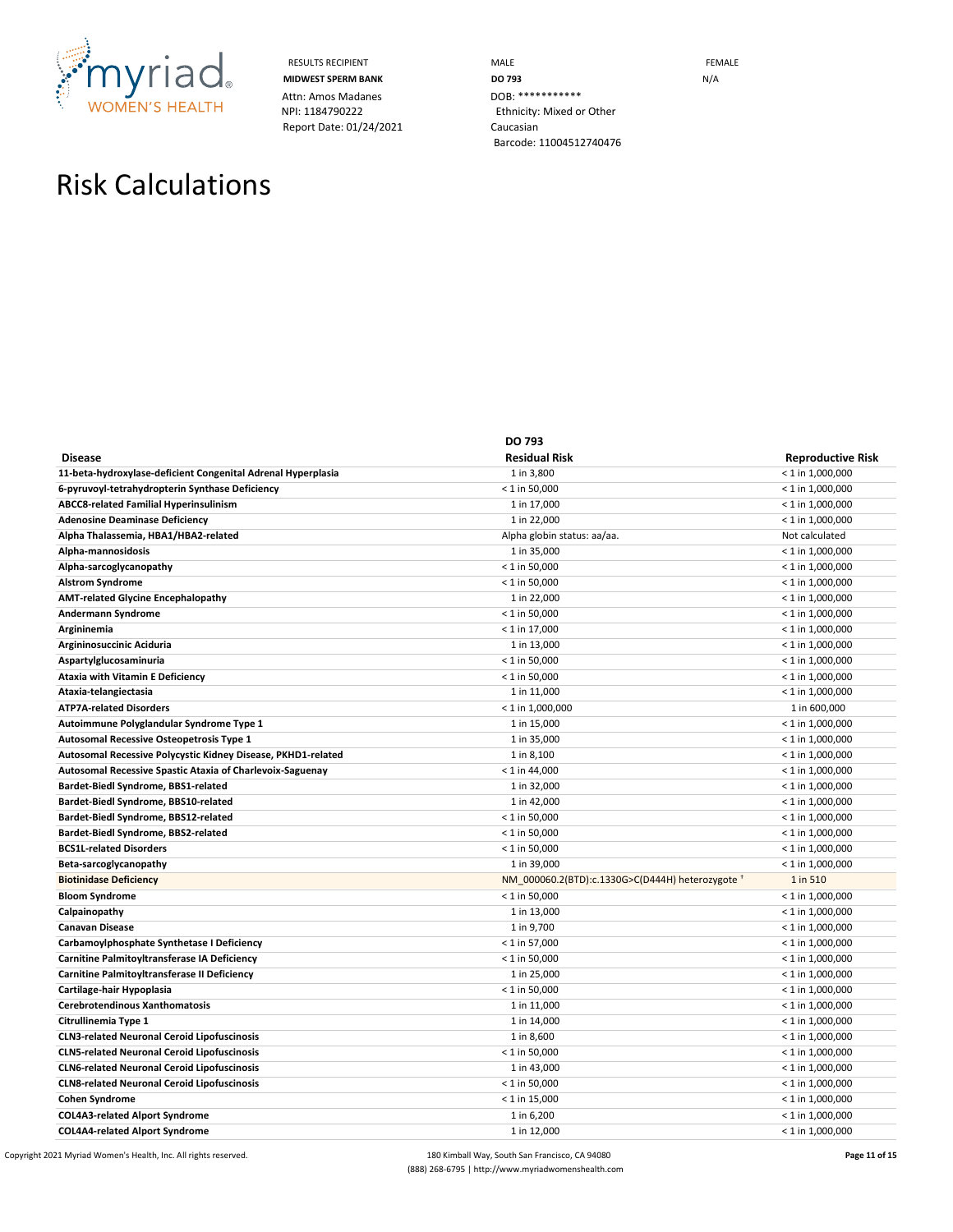

Attn: Amos Madanes<br>NPI: 1184790222 Report Date: 01/24/2021 Caucasian

RESULTS RECIPIENT **MALE MALE EXAMPLE MIDWEST SPERM BANK DO 793** N/A Ethnicity: Mixed or Other Barcode: 11004512740476

| <b>Combined Pituitary Hormone Deficiency, PROP1-related</b> | $:$ in 6.100 | in 1.000.000 |
|-------------------------------------------------------------|--------------|--------------|
| Congenital Adrenal Hyperplasia, CYP21A2-related             | l in 1.300   | in 280.000   |

Below are the risk calculations for all conditions tested. Negative results do not rule out the possibility of being a carrier. Residual risk is an estimate of each patient's posttest likelihood of being a carrier, while the reproductive risk represents an estimated likelihood that the patients' future children could inherit each disease. These risks are inherent to all carrier-screening tests, may vary by ethnicity, are predicated on a negative family history, and are present even given a negative test result. Inaccurate reporting of ethnicity may cause errors in risk calculation. In addition, average carrier rates are estimated using incidence or prevalence data from published scientific literature and/or reputable databases, where available, and are incorporated into residual risk calculations for each population/ethnicity. When population-specific data is not available for a condition, average worldwide incidence or prevalence is used. Further, incidence and prevalence data are only collected for the specified phenotypes (which include primarily the classic or severe forms of disease) and may not include alternate or milder disease manifestations associated with the gene. Actual incidence rates, prevalence rates, and carrier rates, and therefore actual residual risks, may be higher or lower than the estimates provided. Carrier rates, incidence/prevalence, and/or residual risks are not provided for some genes with biological or heritable properties that would make these estimates inaccurate. A 't' symbol indicates a positive result. See the full clinical report for interpretation and details. The reproductive risk presented is based on a hypothetical pairing with a partner of the same ethnic group.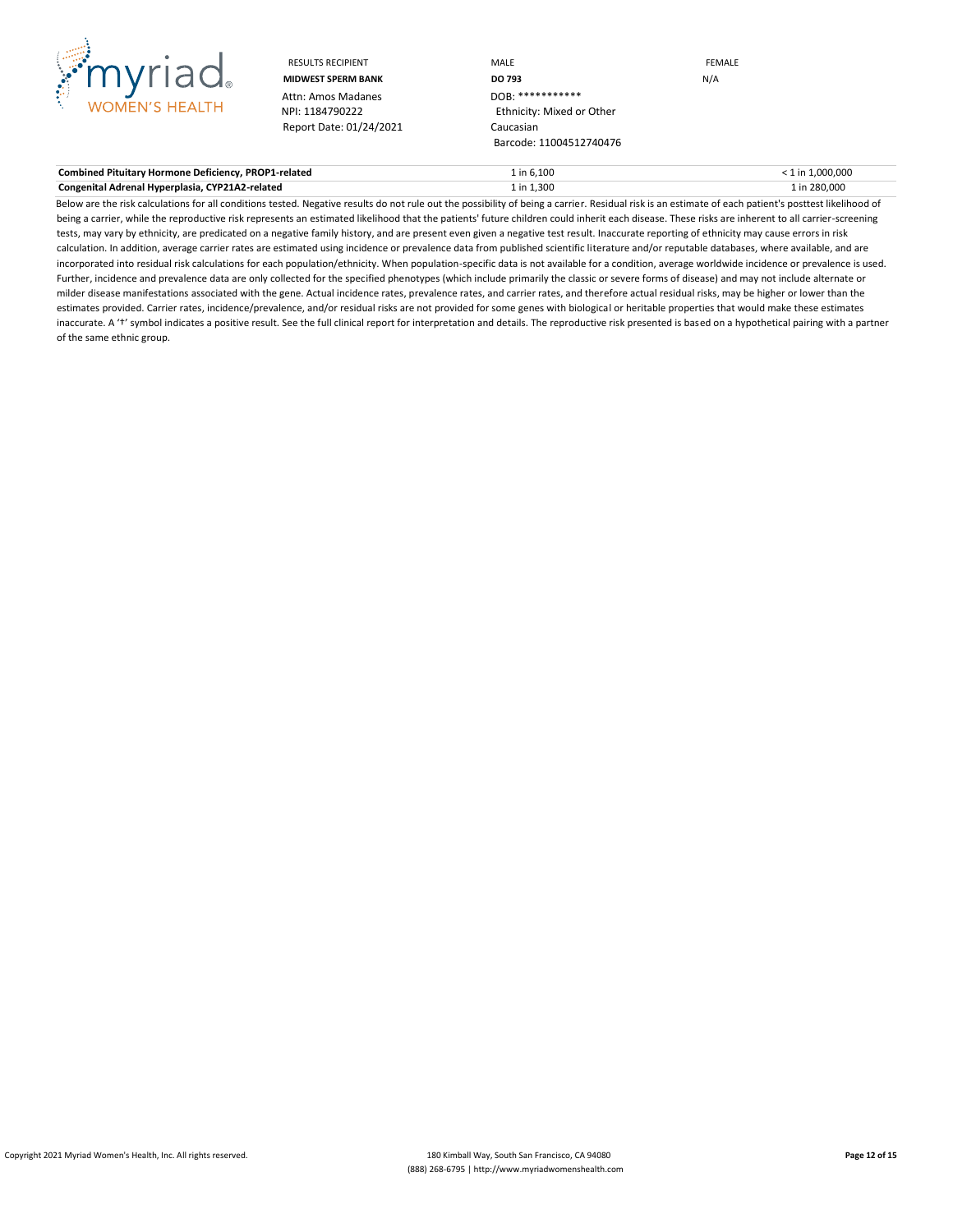

RESULTS RECIPIENT **MALE MALE EXAMPLE MIDWEST SPERM BANK DO 793 DO 793** N/A Ethnicity: Mixed or Other Barcode: 11004512740476

**DO 793**

| <b>Disease</b>                                                                              | <b>Residual Risk</b> | <b>Reproductive Risk</b> |
|---------------------------------------------------------------------------------------------|----------------------|--------------------------|
| <b>Congenital Disorder of Glycosylation Type Ia</b>                                         | 1 in 16,000          | $<$ 1 in 1,000,000       |
| <b>Congenital Disorder of Glycosylation Type Ic</b>                                         | $< 1$ in 50,000      | $< 1$ in 1,000,000       |
| Congenital Disorder of Glycosylation, MPI-related                                           | $< 1$ in 50,000      | $< 1$ in 1,000,000       |
| <b>Costeff Optic Atrophy Syndrome</b>                                                       | $< 1$ in 50,000      | $<$ 1 in 1,000,000       |
| <b>Cystic Fibrosis</b>                                                                      | 1 in 3,000           | 1 in 360,000             |
| Cystinosis                                                                                  | 1 in 22,000          | $<$ 1 in 1,000,000       |
| D-bifunctional Protein Deficiency                                                           | 1 in 9,000           | $<$ 1 in 1,000,000       |
| Delta-sarcoglycanopathy                                                                     | $< 1$ in 40,000      | $<$ 1 in 1,000,000       |
| Dihydrolipoamide Dehydrogenase Deficiency                                                   | $< 1$ in 50,000      | $<$ 1 in 1,000,000       |
| Dysferlinopathy                                                                             | 1 in 11,000          | $<$ 1 in 1,000,000       |
| Dystrophinopathy (Including Duchenne/Becker Muscular Dystrophy)                             | Not calculated       | Not calculated           |
| <b>ERCC6-related Disorders</b>                                                              | 1 in 26,000          | $<$ 1 in 1,000,000       |
| <b>ERCC8-related Disorders</b>                                                              | < 1 in 9,900         | $<$ 1 in 1,000,000       |
| <b>EVC-related Ellis-van Creveld Syndrome</b>                                               | 1 in 7,500           | $<$ 1 in 1,000,000       |
| EVC2-related Ellis-van Creveld Syndrome                                                     | $< 1$ in 50,000      |                          |
|                                                                                             |                      | $<$ 1 in 1,000,000       |
| Fabry Disease                                                                               | $< 1$ in 1,000,000   | 1 in 80,000              |
| <b>Familial Dysautonomia</b>                                                                | $< 1$ in 50,000      | $<$ 1 in 1,000,000       |
| Familial Mediterranean Fever                                                                | < 1 in 50,000        | < 1 in 1,000,000         |
| <b>Fanconi Anemia Complementation Group A</b>                                               | 1 in 2,800           | $<$ 1 in 1,000,000       |
| Fanconi Anemia, FANCC-related                                                               | $< 1$ in 50,000      | $<$ 1 in 1,000,000       |
| <b>FKRP-related Disorders</b>                                                               | 1 in 16,000          | $<$ 1 in 1,000,000       |
| <b>FKTN-related Disorders</b>                                                               | $< 1$ in 50,000      | $<$ 1 in 1,000,000       |
| Free Sialic Acid Storage Disorders                                                          | $< 1$ in 30,000      | $<$ 1 in 1,000,000       |
| Galactokinase Deficiency                                                                    | 1 in 10,000          | < 1 in 1,000,000         |
| Galactosemia                                                                                | 1 in 8,600           | $<$ 1 in 1,000,000       |
| Gamma-sarcoglycanopathy                                                                     | 1 in 3,000           | $< 1$ in 1,000,000       |
| <b>Gaucher Disease</b>                                                                      | 1 in 260             | 1 in 110,000             |
| GJB2-related DFNB1 Nonsyndromic Hearing Loss and Deafness                                   | 1 in 2,500           | 1 in 260,000             |
| <b>GLB1-related Disorders</b>                                                               | 1 in 19,000          | $<$ 1 in 1,000,000       |
| <b>GLDC-related Glycine Encephalopathy</b>                                                  | 1 in 2,800           | $<$ 1 in 1,000,000       |
| Glutaric Acidemia, GCDH-related                                                             | 1 in 16,000          | $<$ 1 in 1,000,000       |
| Glycogen Storage Disease Type Ia                                                            | 1 in 18,000          | $<$ 1 in 1,000,000       |
| Glycogen Storage Disease Type Ib                                                            | 1 in 35,000          | $<$ 1 in 1,000,000       |
| <b>Glycogen Storage Disease Type III</b>                                                    | 1 in 16,000          | $<$ 1 in 1,000,000       |
| GNE Myopathy                                                                                | 1 in 23,000          | $<$ 1 in 1,000,000       |
| <b>GNPTAB-related Disorders</b>                                                             | 1 in 32,000          | $<$ 1 in 1,000,000       |
| <b>HADHA-related Disorders</b>                                                              | 1 in 20,000          | < 1 in 1,000,000         |
| Hb Beta Chain-related Hemoglobinopathy (Including Beta Thalassemia and Sickle Cell Disease) | 1 in 3,100           | 1 in 390,000             |
|                                                                                             |                      |                          |
| <b>Hereditary Fructose Intolerance</b>                                                      | 1 in 7,900           | < 1 in 1,000,000         |
| Herlitz Junctional Epidermolysis Bullosa, LAMB3-related                                     | $<$ 1 in 50,000      | $< 1$ in 1,000,000       |
| Hexosaminidase A Deficiency (Including Tay-Sachs Disease)                                   | 1 in 30,000          | $<$ 1 in 1,000,000       |
| HMG-CoA Lyase Deficiency                                                                    | $< 1$ in 33,000      | $<$ 1 in 1,000,000       |
| Holocarboxylase Synthetase Deficiency                                                       | 1 in 15,000          | $< 1$ in 1,000,000       |
| Homocystinuria, CBS-related                                                                 | 1 in 9,400           | $< 1$ in 1,000,000       |
| <b>Hydrolethalus Syndrome</b>                                                               | $< 1$ in 50,000      | $< 1$ in 1,000,000       |
| Hypophosphatasia                                                                            | 1 in 27,000          | $<$ 1 in 1,000,000       |
|                                                                                             |                      |                          |
| Isovaleric Acidemia                                                                         | 1 in 32,000          | $<$ 1 in 1,000,000       |
| Joubert Syndrome 2                                                                          | $< 1$ in 50,000      | $< 1$ in 1,000,000       |
| Junctional Epidermolysis Bullosa, LAMA3-related                                             | $< 1$ in 50,000      | $<$ 1 in 1,000,000       |
| Junctional Epidermolysis Bullosa, LAMC2-related                                             | $< 1$ in 50,000      | $<$ 1 in 1,000,000       |
| KCNJ11-related Familial Hyperinsulinism                                                     | $< 1$ in 50,000      | < 1 in 1,000,000         |
| Krabbe Disease                                                                              | 1 in 14,000          | < 1 in 1,000,000         |
| LAMA2-related Muscular Dystrophy                                                            | 1 in 34,000          | $<$ 1 in 1,000,000       |
| Leigh Syndrome, French-Canadian Type                                                        | $< 1$ in 50,000      | < 1 in 1,000,000         |
| Lipoid Congenital Adrenal Hyperplasia                                                       | < 1 in 50,000        | $<$ 1 in 1,000,000       |
| Lysosomal Acid Lipase Deficiency                                                            | 1 in 18,000          | $<$ 1 in 1,000,000       |
| Maple Syrup Urine Disease Type Ia                                                           | 1 in 42,000          | $<$ 1 in 1,000,000       |
| Maple Syrup Urine Disease Type Ib                                                           | 1 in 39,000          | $< 1$ in 1,000,000       |

Copyright 2021 Myriad Women's Health, Inc. All rights reserved. 180 Kimball Way, South San Francisco, CA 94080 **Page 13 of 15** Page 13 of 15 (888) 268-6795 | http://www.myriadwomenshealth.com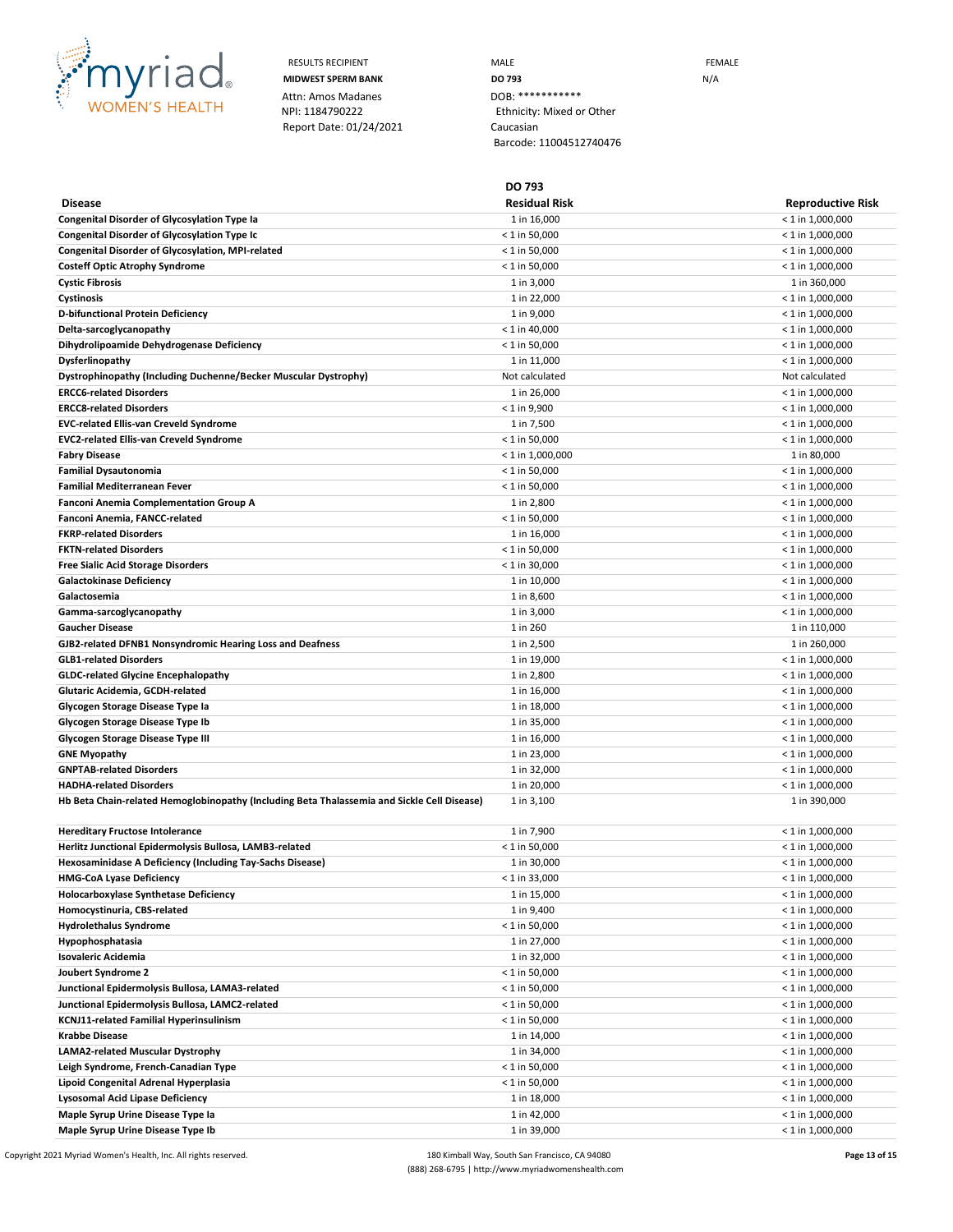

RESULTS RECIPIENT **MALE MALE EXAMPLE MIDWEST SPERM BANK DO 793 DO 793** N/A Ethnicity: Mixed or Other Barcode: 11004512740476

| Maple Syrup Urine Disease Type II                          | 1 in 13.000     | $<$ 1 in 1.000.000 |
|------------------------------------------------------------|-----------------|--------------------|
| Medium Chain Acyl-CoA Dehydrogenase Deficiency             | 1 in 4.400      | 1 in 790.000       |
| Megalencephalic Leukoencephalopathy with Subcortical Cysts | $<$ 1 in 50.000 | $<$ 1 in 1.000.000 |

|                                                              | <b>DO 793</b>                                  |                                          |
|--------------------------------------------------------------|------------------------------------------------|------------------------------------------|
| <b>Disease</b>                                               | <b>Residual Risk</b>                           | <b>Reproductive Risk</b>                 |
| Metachromatic Leukodystrophy                                 | 1 in 16,000                                    | $< 1$ in 1,000,000                       |
| Methylmalonic Acidemia, cblA Type                            | $< 1$ in 50,000                                | $<$ 1 in 1,000,000                       |
| Methylmalonic Acidemia, cblB Type                            | 1 in 48,000                                    | $<$ 1 in 1,000,000                       |
| Methylmalonic Aciduria and Homocystinuria, cblC Type         | 1 in 16,000                                    | $<$ 1 in 1,000,000                       |
| <b>MKS1-related Disorders</b>                                | $< 1$ in 50,000                                | $<$ 1 in 1,000,000                       |
| <b>Mucolipidosis III Gamma</b>                               | $< 1$ in 50,000                                | $<$ 1 in 1,000,000                       |
| <b>Mucolipidosis IV</b>                                      | $< 1$ in 50,000                                | $<$ 1 in 1,000,000                       |
| Mucopolysaccharidosis Type I                                 | 1 in 16,000                                    | $<$ 1 in 1,000,000                       |
| Mucopolysaccharidosis Type II                                | 1 in 600,000                                   | 1 in 150,000                             |
| Mucopolysaccharidosis Type IIIA                              | 1 in 12,000                                    | $<$ 1 in 1,000,000                       |
| Mucopolysaccharidosis Type IIIB                              | 1 in 25,000                                    | $<$ 1 in 1,000,000                       |
| Mucopolysaccharidosis Type IIIC                              | 1 in 37,000                                    | $<$ 1 in 1,000,000                       |
| <b>MUT-related Methylmalonic Acidemia</b>                    | 1 in 26,000                                    | $<$ 1 in 1,000,000                       |
| <b>MYO7A-related Disorders</b>                               | 1 in 15,000                                    | $<$ 1 in 1,000,000                       |
| <b>NEB-related Nemaline Myopathy</b>                         | 1 in 1,200                                     | 1 in 400,000                             |
| Nephrotic Syndrome, NPHS1-related                            | $< 1$ in 50,000                                | $<$ 1 in 1,000,000                       |
| Nephrotic Syndrome, NPHS2-related                            | 1 in 35,000                                    | $<$ 1 in 1,000,000                       |
| Niemann-Pick Disease Type C1                                 | 1 in 19,000                                    | $<$ 1 in 1,000,000                       |
| Niemann-Pick Disease Type C2                                 | $< 1$ in 50,000                                | $<$ 1 in 1,000,000                       |
| Niemann-Pick Disease, SMPD1-related                          | 1 in 25,000                                    | $< 1$ in 1,000,000                       |
| Nijmegen Breakage Syndrome                                   | 1 in 15,000                                    | $<$ 1 in 1,000,000                       |
| <b>Ornithine Transcarbamylase Deficiency</b>                 | $< 1$ in 1,000,000                             | 1 in 140,000                             |
| <b>PCCA-related Propionic Acidemia</b>                       | 1 in 4,200                                     | $<$ 1 in 1,000,000                       |
| <b>PCCB-related Propionic Acidemia</b>                       | 1 in 22,000                                    | $<$ 1 in 1,000,000                       |
| <b>PCDH15-related Disorders</b>                              | 1 in 3,300                                     | $< 1$ in 1,000,000                       |
| <b>Pendred Syndrome</b>                                      | 1 in 8,200                                     | $<$ 1 in 1,000,000                       |
| Peroxisome Biogenesis Disorder Type 1                        | 1 in 16,000                                    | $<$ 1 in 1,000,000                       |
| Peroxisome Biogenesis Disorder Type 3                        | 1 in 44,000                                    | $<$ 1 in 1,000,000                       |
| Peroxisome Biogenesis Disorder Type 4                        | 1 in 9,300                                     | $<$ 1 in 1,000,000                       |
| Peroxisome Biogenesis Disorder Type 5                        | $< 1$ in 71,000                                | $<$ 1 in 1,000,000                       |
| Peroxisome Biogenesis Disorder Type 6                        | $< 1$ in 50,000                                | $<$ 1 in 1,000,000                       |
| Phenylalanine Hydroxylase Deficiency                         | 1 in 4,800                                     | 1 in 940,000                             |
| <b>POMGNT-related Disorders</b>                              | $< 1$ in 12,000                                | $<$ 1 in 1,000,000                       |
| <b>Pompe Disease</b>                                         | 1 in 4,000                                     | $<$ 1 in 1,000,000                       |
| <b>PPT1-related Neuronal Ceroid Lipofuscinosis</b>           | 1 in 7,700                                     | $<$ 1 in 1,000,000                       |
| <b>Primary Carnitine Deficiency</b>                          | 1 in 11,000                                    | $<$ 1 in 1,000,000                       |
| Primary Hyperoxaluria Type 1                                 | 1 in 17,000                                    | $<$ 1 in 1,000,000                       |
| Primary Hyperoxaluria Type 2                                 | $< 1$ in 50,000                                | $<$ 1 in 1,000,000                       |
| Primary Hyperoxaluria Type 3                                 | 1 in 13,000                                    | $< 1$ in 1,000,000                       |
| Pycnodysostosis                                              | 1 in 43,000                                    | $<$ 1 in 1,000,000                       |
| <b>Pyruvate Carboxylase Deficiency</b>                       | 1 in 25,000                                    | $<$ 1 in 1,000,000                       |
| Rhizomelic Chondrodysplasia Punctata Type 1                  | 1 in 16,000                                    | $< 1$ in 1,000,000                       |
| <b>RTEL1-related Disorders</b>                               | < 1 in 50,000                                  | $<$ 1 in 1,000,000                       |
| <b>Sandhoff Disease</b>                                      | 1 in 32,000                                    | $<$ 1 in 1,000,000                       |
| Short-chain Acyl-CoA Dehydrogenase Deficiency                | 1 in 11,000<br>$< 1$ in 12,000                 | $<$ 1 in 1,000,000                       |
| Sjogren-Larsson Syndrome<br><b>SLC26A2-related Disorders</b> | 1 in 16,000                                    | $<$ 1 in 1,000,000                       |
| Smith-Lemli-Opitz Syndrome                                   | 1 in 9,400                                     | $<$ 1 in 1,000,000<br>$<$ 1 in 1,000,000 |
|                                                              |                                                |                                          |
| Spastic Paraplegia Type 15                                   | $< 1$ in 50,000<br>Negative for g.27134T>G SNP | $< 1$ in 1,000,000                       |
| <b>Spinal Muscular Atrophy</b>                               | SMN1: 2 copies                                 | 1 in 110,000                             |
|                                                              | 1 in 770                                       |                                          |
| Spondylothoracic Dysostosis                                  | $< 1$ in 50,000                                | $<$ 1 in 1,000,000                       |
| TGM1-related Autosomal Recessive Congenital Ichthyosis       | 1 in 22,000                                    | $<$ 1 in 1,000,000                       |
| TPP1-related Neuronal Ceroid Lipofuscinosis                  | 1 in 30,000                                    | $<$ 1 in 1,000,000                       |
| <b>Tyrosine Hydroxylase Deficiency</b>                       | $< 1$ in 50,000                                | $<$ 1 in 1,000,000                       |
|                                                              |                                                |                                          |

Copyright 2021 Myriad Women's Health, Inc. All rights reserved. 180 Kimball Way, South San Francisco, CA 94080 **Page 14 of 15** Page 14 of 15 (888) 268-6795 | http://www.myriadwomenshealth.com